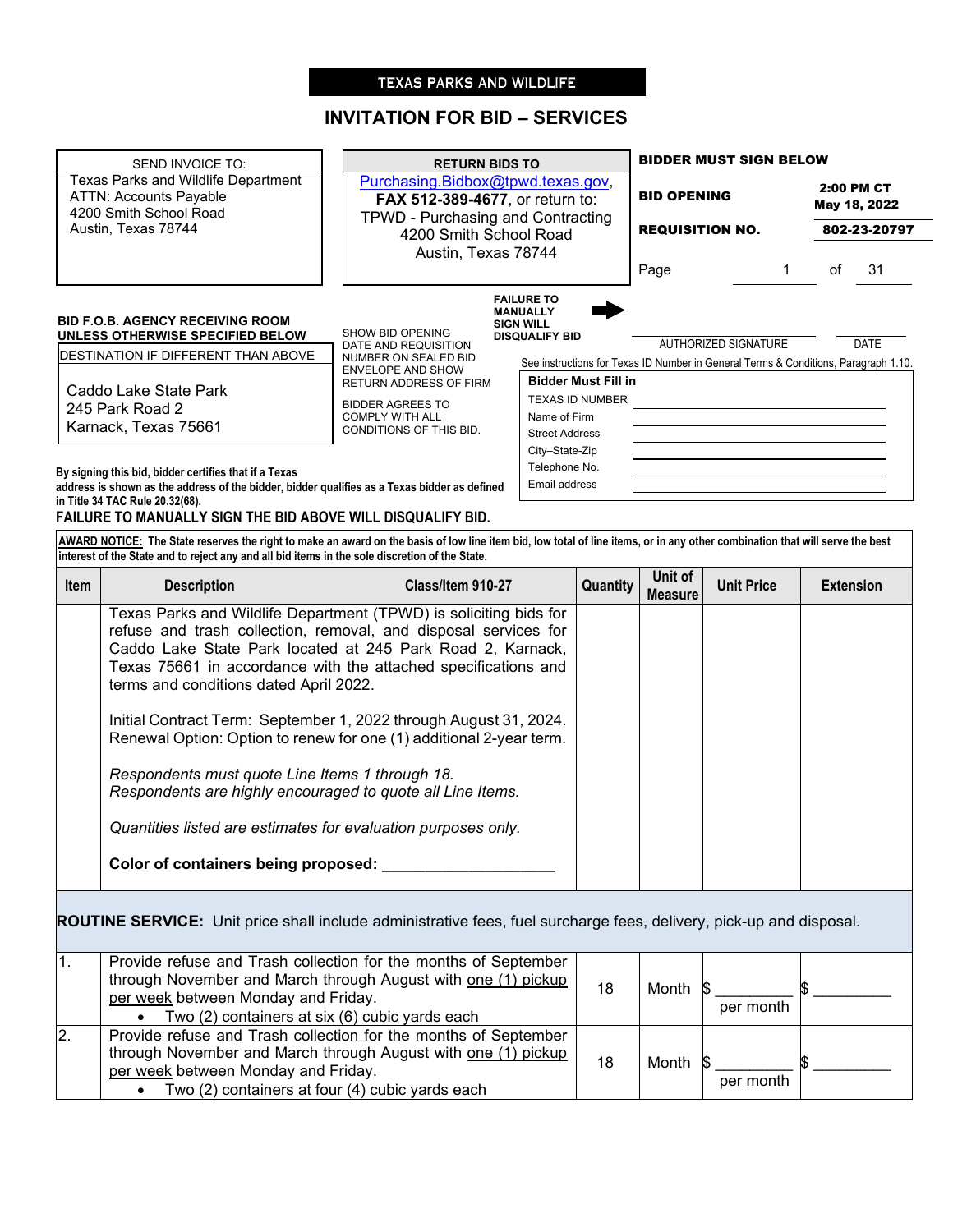| $\overline{3}$ . | Provide refuse and Trash collection for the months of September<br>through November and March through August with one (1) pickup<br>per week between Monday and Friday.<br>• Three (3) containers at three (3) cubic yards each | 18          | Month | per month |  |
|------------------|---------------------------------------------------------------------------------------------------------------------------------------------------------------------------------------------------------------------------------|-------------|-------|-----------|--|
|                  |                                                                                                                                                                                                                                 |             |       |           |  |
| 4.               | Provide refuse and Trash collection for the months of December<br>through February with one (1) pickup every other week between<br>Monday and Friday.<br>• Two (2) containers at six (6) cubic yards each                       | 6           | Month | per trip  |  |
| 5.               | Provide refuse and Trash collection for the months of December<br>through February with one (1) pickup every other week between                                                                                                 |             |       |           |  |
|                  | Monday and Friday.<br>Two (2) containers at four (4) cubic yards each                                                                                                                                                           | 6           | Month | per trip  |  |
| 6.               | Provide refuse and Trash collection for the months of December<br>through February with one (1) pickup every other week between<br>Monday and Friday.                                                                           | 6           | Month | per trip  |  |
|                  | Three (3) containers at three (3) cubic yards each                                                                                                                                                                              |             |       |           |  |
|                  | <b>SERVICE ADJUSTMENTS:</b> Pricing for contract adjustment purposes in the event TPWD requires additional pick-ups and/or                                                                                                      |             |       |           |  |
|                  | increases or decreases the number of required containers. Unit price shall include administrative fees, fuel surcharge fees,                                                                                                    |             |       |           |  |
|                  | disposal fees and delivery/pickup fees as applicable.                                                                                                                                                                           |             |       |           |  |
| 7.               | Unit price per trip, to make an additional pick-up outside of regularly                                                                                                                                                         |             |       |           |  |
|                  | scheduled pick-ups.                                                                                                                                                                                                             | 1           | Trip  |           |  |
|                  | Two (2) containers at six (6) cubic yards each                                                                                                                                                                                  |             |       | per trip  |  |
| 8.               | Unit price per trip, to make an additional pick-up outside of regularly                                                                                                                                                         |             |       |           |  |
|                  | scheduled pick-ups.                                                                                                                                                                                                             | 1           | Trip  |           |  |
|                  | Two (2) containers at four (4) cubic yards each                                                                                                                                                                                 |             |       | per trip  |  |
| 9.               | Unit price per trip, to make an additional pick-up outside of regularly                                                                                                                                                         |             |       |           |  |
|                  | scheduled pick-ups.                                                                                                                                                                                                             | 1           | Trip  |           |  |
|                  | Three (3) containers at three (3) cubic yards each                                                                                                                                                                              |             |       | per trip  |  |
| 10.              | Price adjustment for adding or deleting containers: Price to add or                                                                                                                                                             |             |       |           |  |
|                  | delete container(s) with one (1) pick-up per week between Monday<br>and Friday: One (1) container @ six (6) cubic yards.<br>Unit Price quoted is per container per month. Must include                                          | 1           | Month | per month |  |
|                  | delivery/set-up, haul-off, and all disposal fees.                                                                                                                                                                               |             |       |           |  |
| 11.              | Price adjustment for adding or deleting containers: Price to add or                                                                                                                                                             |             |       |           |  |
|                  | delete container(s) with one (1) pick-up per week between Monday                                                                                                                                                                |             |       |           |  |
|                  | and Friday: One (1) container @ four (4) cubic yards.                                                                                                                                                                           | 1           | Month | per month |  |
|                  | Unit Price quoted is per container per month. Must include                                                                                                                                                                      |             |       |           |  |
|                  | delivery/set-up, haul-off, and all disposal fees.                                                                                                                                                                               |             |       |           |  |
| 12.              | Price adjustment for adding or deleting containers: Price to add or                                                                                                                                                             |             |       |           |  |
|                  | delete container(s) with one (1) pick-up per week between Monday                                                                                                                                                                |             |       |           |  |
|                  | and Friday: One (1) container $@$ three (3) cubic yards.                                                                                                                                                                        | 1           | Month | per month |  |
|                  | Unit Price quoted is per container per month. Must include                                                                                                                                                                      |             |       |           |  |
|                  | delivery/set-up, haul-off, and all disposal fees.                                                                                                                                                                               |             |       |           |  |
| 13.              | Price adjustment for adding or deleting containers: Price to add or                                                                                                                                                             |             |       |           |  |
|                  | delete container(s) with one (1) pick-up every other week between                                                                                                                                                               |             |       |           |  |
|                  | Monday and Friday: One (1) container @ six (6) cubic yards.                                                                                                                                                                     | 1           | Month |           |  |
|                  | Unit Price quoted is per container per month. Must include                                                                                                                                                                      |             |       | per month |  |
|                  | delivery/set-up, haul-off, and all disposal fees.                                                                                                                                                                               |             |       |           |  |
| 14.              | Price adjustment for adding or deleting containers: Price to add or                                                                                                                                                             |             |       |           |  |
|                  | delete container(s) with one (1) pick-up every other week between                                                                                                                                                               |             |       |           |  |
|                  | Monday and Friday: One (1) container @ four (4) cubic yards.                                                                                                                                                                    | $\mathbf 1$ | Month |           |  |
|                  | Unit Price quoted is per container per month. Must include                                                                                                                                                                      |             |       | per month |  |
|                  |                                                                                                                                                                                                                                 |             |       |           |  |
|                  | delivery/set-up, haul-off, and all disposal fees.                                                                                                                                                                               |             |       |           |  |
| 15.              | Price adjustment for adding or deleting containers: Price to add or                                                                                                                                                             |             |       |           |  |
|                  | delete container(s) with one (1) pick-up per week between Monday                                                                                                                                                                |             |       |           |  |
|                  | and Friday: One (1) container $@$ three (3) cubic yards.                                                                                                                                                                        | 1           | Month | per month |  |
|                  | Unit Price quoted is per container per month. Must include                                                                                                                                                                      |             |       |           |  |
|                  | delivery/set-up, haul-off, and all disposal fees.                                                                                                                                                                               |             |       |           |  |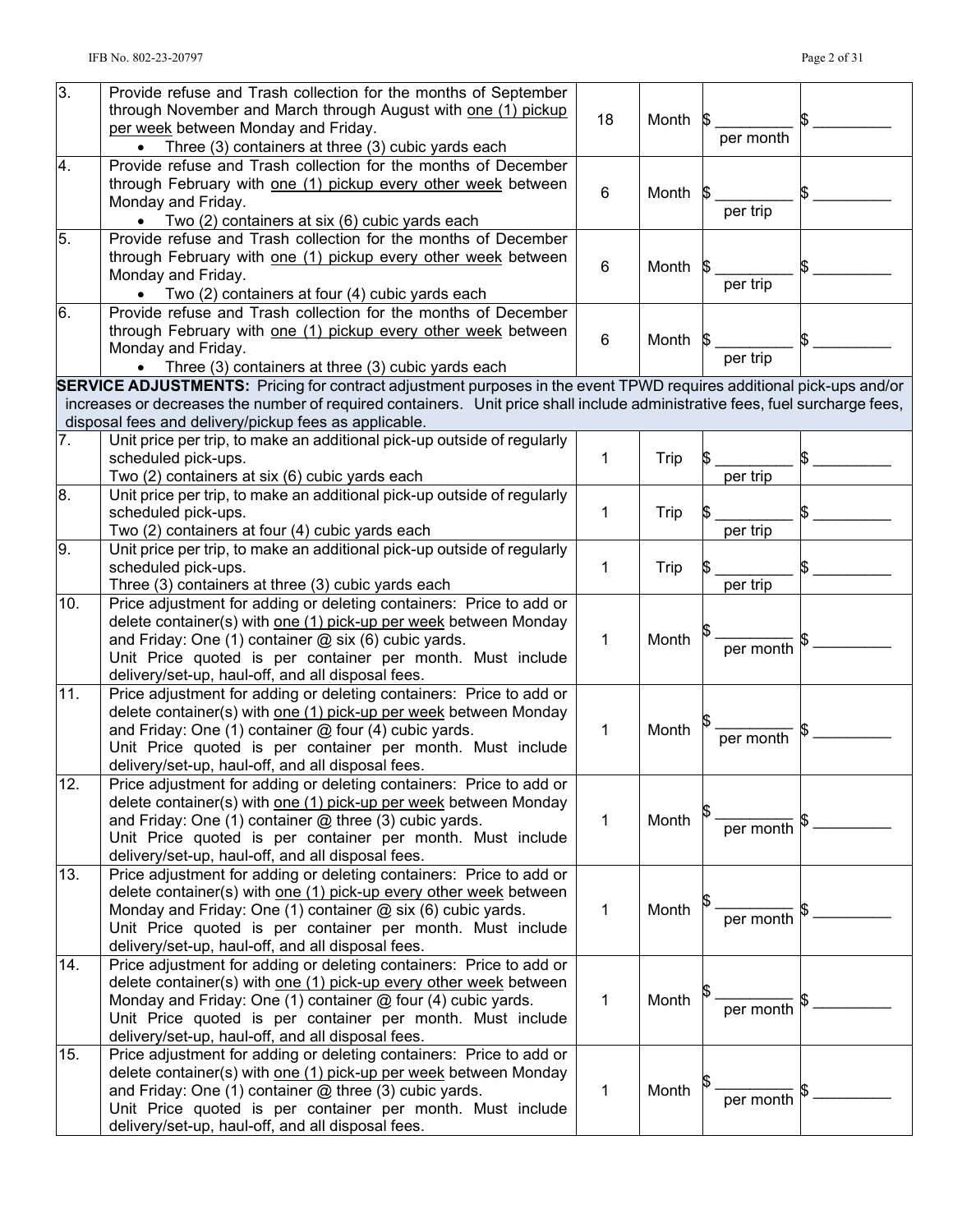| 16.                                                                                                                                                                                                                                                                                                                                                                                                                                                                                                                                                                                                                                                                                                                                                                                                                                                                                                                                                                                                                                                                                                                                                                                                                                                                                                                                                                                                                                                                    | Price adjustment for adding or deleting containers: Price to add one<br>(1) Forty (40) cubic yard roll off/open top container, on an 'as<br>needed basis, scheduled by TPWD. Estimated need: 2 times per<br>year.<br>Unit price shall include delivery and haul off/disposal fees for up to |   |      |                          |
|------------------------------------------------------------------------------------------------------------------------------------------------------------------------------------------------------------------------------------------------------------------------------------------------------------------------------------------------------------------------------------------------------------------------------------------------------------------------------------------------------------------------------------------------------------------------------------------------------------------------------------------------------------------------------------------------------------------------------------------------------------------------------------------------------------------------------------------------------------------------------------------------------------------------------------------------------------------------------------------------------------------------------------------------------------------------------------------------------------------------------------------------------------------------------------------------------------------------------------------------------------------------------------------------------------------------------------------------------------------------------------------------------------------------------------------------------------------------|---------------------------------------------------------------------------------------------------------------------------------------------------------------------------------------------------------------------------------------------------------------------------------------------|---|------|--------------------------|
|                                                                                                                                                                                                                                                                                                                                                                                                                                                                                                                                                                                                                                                                                                                                                                                                                                                                                                                                                                                                                                                                                                                                                                                                                                                                                                                                                                                                                                                                        | eight (8) tons.<br>Daily Rental Fee (if applicable) _________________                                                                                                                                                                                                                       | 1 | Haul | per haul                 |
|                                                                                                                                                                                                                                                                                                                                                                                                                                                                                                                                                                                                                                                                                                                                                                                                                                                                                                                                                                                                                                                                                                                                                                                                                                                                                                                                                                                                                                                                        | Weekly Rental Fee (if applicable) _____________                                                                                                                                                                                                                                             |   |      |                          |
|                                                                                                                                                                                                                                                                                                                                                                                                                                                                                                                                                                                                                                                                                                                                                                                                                                                                                                                                                                                                                                                                                                                                                                                                                                                                                                                                                                                                                                                                        | Monthly Rental Fee (if applicable) _________                                                                                                                                                                                                                                                |   |      |                          |
| 17.                                                                                                                                                                                                                                                                                                                                                                                                                                                                                                                                                                                                                                                                                                                                                                                                                                                                                                                                                                                                                                                                                                                                                                                                                                                                                                                                                                                                                                                                    | Additional fee for tons exceeding maximum allowance per haul, one<br>(1) Forty (40) cubic yard roll off/open top container.<br>Unit price quoted is per ton.                                                                                                                                | 1 | Ton  | per ton                  |
|                                                                                                                                                                                                                                                                                                                                                                                                                                                                                                                                                                                                                                                                                                                                                                                                                                                                                                                                                                                                                                                                                                                                                                                                                                                                                                                                                                                                                                                                        |                                                                                                                                                                                                                                                                                             |   |      |                          |
|                                                                                                                                                                                                                                                                                                                                                                                                                                                                                                                                                                                                                                                                                                                                                                                                                                                                                                                                                                                                                                                                                                                                                                                                                                                                                                                                                                                                                                                                        | <b>OPTIONAL ADDITIONAL SERVICE:</b> TPWD may require additional trash containers on an as needed basis. Unit price shall<br>include administrative fees, fuel surcharge fees, disposal fees and delivery/pickup fees as applicable.                                                         |   |      |                          |
| 18.                                                                                                                                                                                                                                                                                                                                                                                                                                                                                                                                                                                                                                                                                                                                                                                                                                                                                                                                                                                                                                                                                                                                                                                                                                                                                                                                                                                                                                                                    | <b>ATTENTION: Respondents are highly encouraged to submit a</b><br>detailed Price List of additional services they provide,<br>including but not limited to:                                                                                                                                |   |      | <b>Attach Price List</b> |
|                                                                                                                                                                                                                                                                                                                                                                                                                                                                                                                                                                                                                                                                                                                                                                                                                                                                                                                                                                                                                                                                                                                                                                                                                                                                                                                                                                                                                                                                        | Refuse and trash collection service for other container sizes<br>a)<br><b>Recycling Service</b><br>b)                                                                                                                                                                                       |   |      |                          |
|                                                                                                                                                                                                                                                                                                                                                                                                                                                                                                                                                                                                                                                                                                                                                                                                                                                                                                                                                                                                                                                                                                                                                                                                                                                                                                                                                                                                                                                                        | Offered by a Historically Underutilized Business certified by CPA.                                                                                                                                                                                                                          |   |      |                          |
| <b>PREFERENCES</b> See Section 2.38 of the State of Texas Procurement Manual regarding preferences.<br>Check below to claim a preference under Title 34 TAC Rule 20.38<br>□ Goods produced or offered by a Texas bidder that is owned by a Texas resident service-disabled veteran.<br>□ Goods produced in Texas or offered by a Texas bidder that is not owned by a Texas resident service-disabled veteran.<br>□ Agricultural products grown in Texas.<br>□ Agricultural products offered by a Texas bidder.<br>□ Services offered by a Texas bidder that is owned by a Texas resident service-disabled veteran.<br>□ Services offered by a Texas bidder that is not owned by a Texas resident service disabled veteran.<br>□ Texas Vegetation Native to the Region.<br>□ USA produced supplies, materials or equipment.<br>□ Products of persons with mental or physical disabilities.<br>□ Products made of recycled, remanufactured, or environmentally sensitive materials including recycled steel<br>□ Energy Efficient Products.<br>$\Box$ Rubberized asphalt paving material.<br>□ Recycled motor oil and lubricants.<br>$\Box$ Products produced at facilities located on formerly contaminated property.<br>□ Products and services from economically depressed or blighted areas.<br>$\Box$ Vendors that meet or exceed air quality standards.<br>□ Recycled or Reused Computer Equipment of Other Manufacturers.<br>□ Foods of Higher Nutritional Value. |                                                                                                                                                                                                                                                                                             |   |      |                          |
|                                                                                                                                                                                                                                                                                                                                                                                                                                                                                                                                                                                                                                                                                                                                                                                                                                                                                                                                                                                                                                                                                                                                                                                                                                                                                                                                                                                                                                                                        |                                                                                                                                                                                                                                                                                             |   |      |                          |
|                                                                                                                                                                                                                                                                                                                                                                                                                                                                                                                                                                                                                                                                                                                                                                                                                                                                                                                                                                                                                                                                                                                                                                                                                                                                                                                                                                                                                                                                        | FOR FURTHER INFORMATION CONTACT PURCHASER:                                                                                                                                                                                                                                                  |   |      |                          |
|                                                                                                                                                                                                                                                                                                                                                                                                                                                                                                                                                                                                                                                                                                                                                                                                                                                                                                                                                                                                                                                                                                                                                                                                                                                                                                                                                                                                                                                                        | Judy Ahrens, CTCD CTCM - PHONE: (512) 718-3703<br>E-mail: Purchasing.Bidbox@tpwd.texas.gov                                                                                                                                                                                                  |   |      |                          |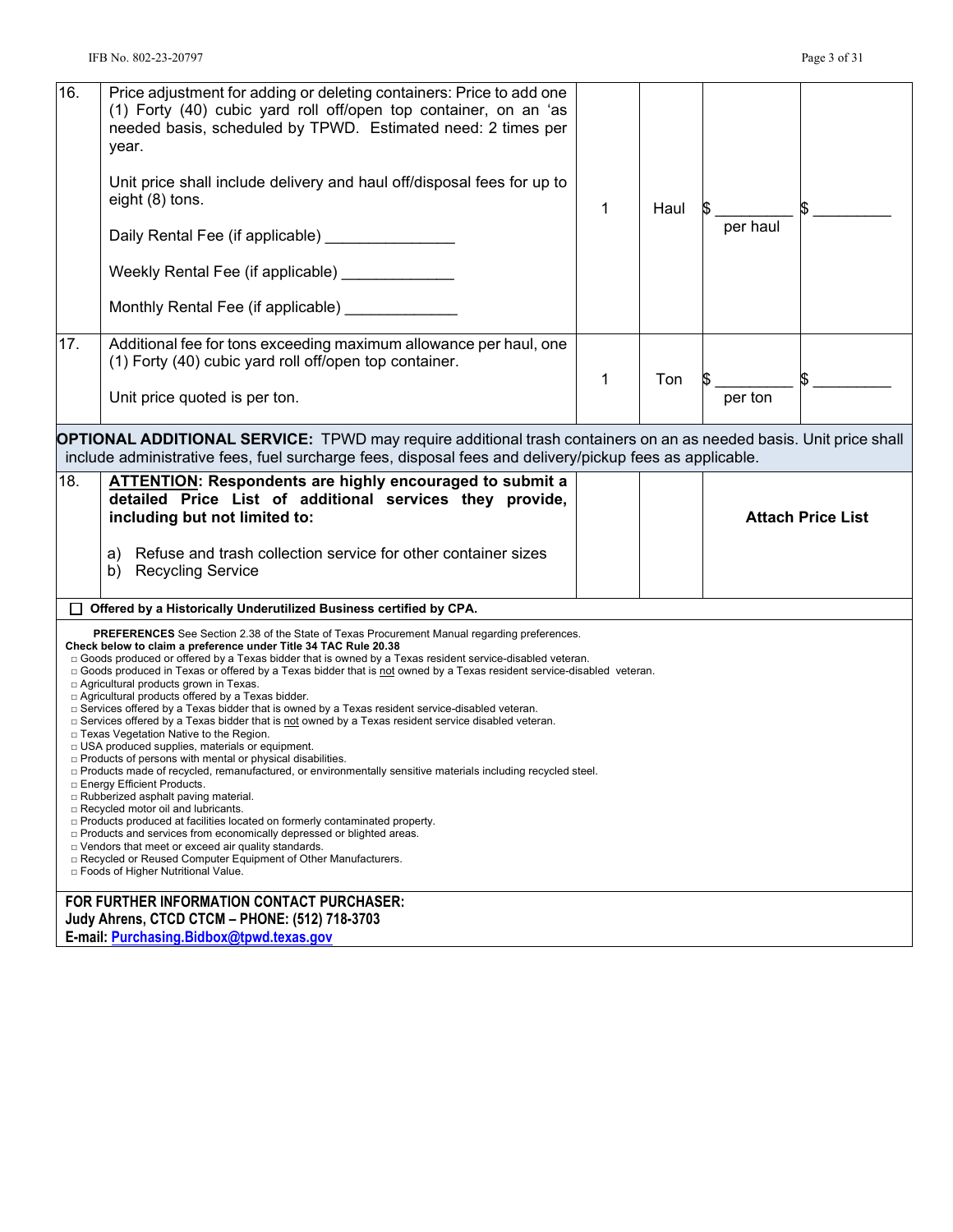# **Solicitation 802-23-20797 Specifications for Refuse and Trash Collection, Removal and Disposal Services Caddo Lake State Park**

- **1. INTRODUCTION:** Texas Parks and Wildlife Department (TPWD) is soliciting bids for refuse and trash collection, removal, and disposal services for Caddo Lake State Park located at 245 Park Road 2, Karnack, Texas 75661 in accordance with the following specifications and terms and conditions. The Contractor shall provide all labor, equipment, materials and any other need necessary or incidental to perform service in accordance with the terms and conditions as set forth herein.
- **2. TERM OF CONTRACT:** Contract shall commence upon date of award or September 1, 2022, whichever is later, and continue through August 31, 2024 unless sooner terminated under the terms of this contract.
	- 2.1. Contract Renewals**:** This contract may be renewed for up to one (1) additional two (2) year period, provided both parties agree in writing to do so, based on funds availability and vendor performance. Any extension shall be at the same terms and conditions, plus any approved changes. If the contract is extended under this option, the contractor shall be given written notification of the period in which the services shall occur after being determined by the TPWD.
	- 2.2. Contract Extensions: In the event that the contract(s), if any, resulting from the award of this IFB shall terminate or be likely to terminate prior to the making of an award for a new contract for the identified products and/or services, TPWD may, with the written consent of the awarded supplier(s), extend the contract for a period of time as may be necessary to permit TPWD continued supply of the identified products and/or services (not to exceed twelve month extension period). Any extensions shall be at the same terms and conditions, plus any approved changes.
	- 2.3. The contract shall terminate upon full performance of all requirements contained in this contract, unless otherwise extended or renewed, as provided in accordance with the contract terms and conditions.
- **3. PRE-BID SITE INSPECTION:** Bidders are highly encouraged to attend a pre-bid site visit to inspect the work site to become familiar with the job conditions and determine equipment and materials needed to conduct the requested services. *Failure to give proper consideration in the response submission to site conditions will not constitute grounds for additional compensation.*

Bidders may schedule attendance by contacting: Park Superintendent, Brenda Cooper, (903) 679-3351.

## **4. SERVICE REQUIREMENTS:**

### **The Contractor shall:**

- 4.1. Provide all labor, materials, equipment, tools, transportation, methods of communication necessary to meet requirements of the specified services throughout the term of the contract. All service shall be performed in accordance with good industry practice.
- 4.2. Designate a Contract Manager that is a permanent staff employee, is the primary party responsible for the dayto-day operation of the service in accordance with the requirements of the contract and shall serve as the primary point of contact for TPWD.
- 4.3. Provide service in accordance with all federal, state and local applicable laws, standards, regulations, and ordinances necessary to perform the services, including, but not limited to:
	- 4.3.1. Texas Water Code Title 1, Chapter 1, Section 361.091, Health and Safety Code
	- 4.3.2. Code of Federal Regulations (CFR 40) Protection of Environment, Chapter I: Subchapters D, I, and N
	- 4.3.3. Code of Federal Regulations (CFR 49) Transportation, Subtitle B, Other Regulations relating to **Transportation**
	- 4.3.4. 42 U.S.C. 7401 Clean Air Act
	- 4.3.5. 33 U.S.C. 1251 Summary of Clean Water Act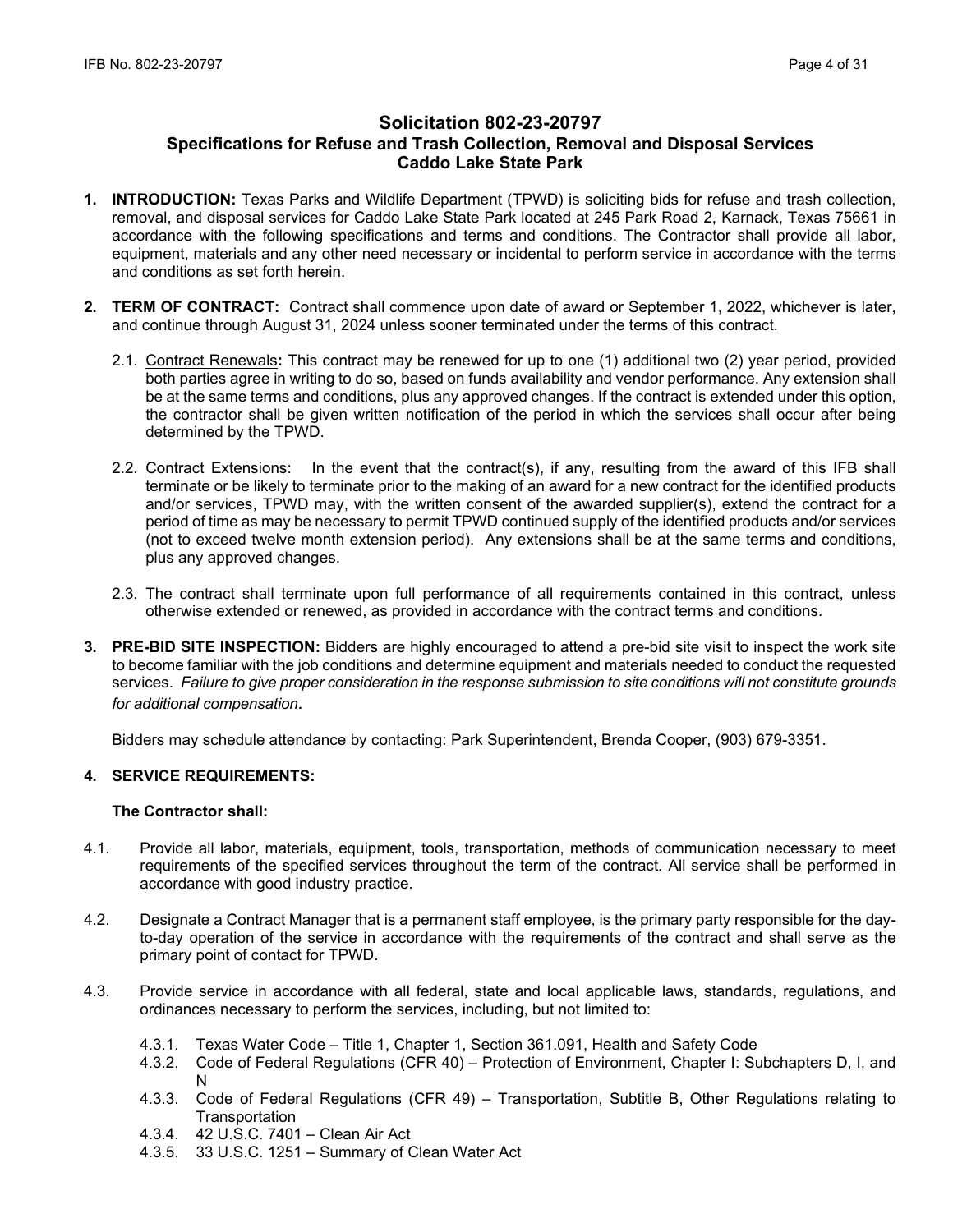### 4.3.6. 42 U.S.C. 6901 – Solid Waste Disposal Act

- 4.4. Have and maintain all applicable permits, licenses and other authorizations required for compliance with federal, state, local laws, regulations and ordinances, and comply with all requirements for vector and odor control.
- 4.5. Provide all required safety equipment and instruct personnel to observe all safety policies, rules and requirements at all times, including, but not limited to, wearing hard hats, safety shoes, goggles and other safety items.
- 4.6. Be responsible for restoring any TPWD facilities, structures or trees damaged as a result of contractor's operation. Contractor shall also be responsible for any damage to private property and injury to any person as a result of his operation. Contractor will notify TPWD immediately of damage to Park or private property, and injury to any person. Contractor's vehicles will be driven on existing roads and parking areas only.
- 4.7. Both parties hereto, in the performance of this contract, shall act in an individual capacity and not as agents, employees, partners, joint ventures or associates of one another. The employees or agents of one party shall not be deemed or construed to be the employees or agents of the other party for any purposes whatsoever. The contractor shall be responsible for providing all necessary unemployment and workers' compensation insurance for the contractor's employees.
- 4.8. Begin service on the agreed upon date between TPWD and Contractor.
- 4.9. Have an adequate inventory of trash containers necessary to fulfill the requirements of the solicitation on an as-needed basis. Trash containers shall meet the following requirements:
	- 4.9.1. Painted only brown, green, or color as agreed upon by TPWD.
	- 4.9.2. Undamaged and in good condition.
	- 4.9.3. Leak proof; Drain plugs shall be securely in place to prevent discharges.
	- 4.9.4. Clear of any graffiti or advertising, except the advertising logo of the contractor.
	- 4.9.5. Insect and rodent resistant; Must have hatches or lid covers to keep animals and rodents out and to prevent rainwater from entering the trash container.
	- 4.9.6. Container construction, materials and condition are subject to TPWD approval. If container(s) is determined unacceptable by TPWD, the container must be replaced within 14 days of request. Containers that are deemed unacceptable include but are not limited to rubber and plastic.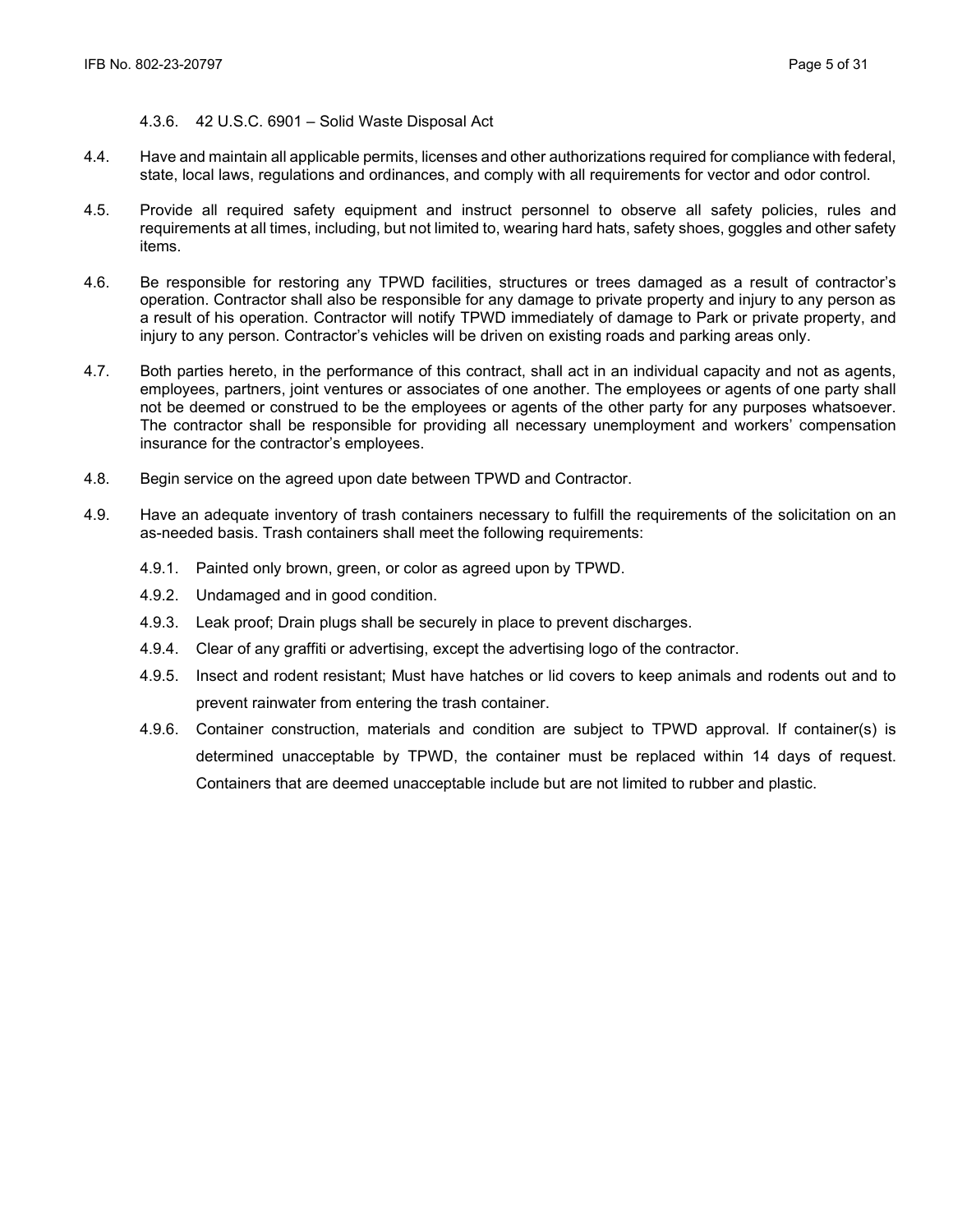4.10. Furnish, install, set in place and maintain trash containers in the quantity, size, location and pick-up frequency as specified by the designated TPWD representative. The anticipated quantity of containers and pick-up frequency will be based on park visitation as outlined in the table below. The contractor shall adjust the number of containers during peak and non-peak seasons as specified by the designated TPWD representative. Such containers shall be installed and remain in place at locations or areas designated by TPWD.

| <b>MONTHS</b>                                                                          | <b>CONTAINER</b><br><b>SIZE</b> | <b>NUMBER OF</b><br><b>CONTAINERS</b> | TIME AND FREQUENCY OF PICK-UPS                                                                                          |  |
|----------------------------------------------------------------------------------------|---------------------------------|---------------------------------------|-------------------------------------------------------------------------------------------------------------------------|--|
| September through<br>November and March<br>through August                              | Six (6)<br>cubic yards          | Two<br>(2)                            | Trash pick-up one (1) time per week on days<br>to be mutually agreed upon between TPWD<br>and Contractor                |  |
| September through<br>November and March<br>through August                              | Four $(4)$<br>cubic yards       | Two<br>(2)                            | Trash pick-up one (1) time per week on days<br>to be mutually agreed upon between TPWD<br>and Contractor                |  |
| September through<br>November and March<br>through August                              | Three $(3)$<br>cubic yards      | Three<br>(3)                          | Trash pick-up one (1) time per week on days<br>to be mutually agreed upon between TPWD<br>and Contractor                |  |
| December through<br>February                                                           | Six (6)<br>cubic yards          | Two<br>(2)                            | Trash pick-up one (1) time every other week<br>on days to be mutually agreed upon between<br><b>TPWD and Contractor</b> |  |
| December through<br>February                                                           | Four $(4)$<br>cubic yards       | Two<br>(2)                            | Trash pick-up one (1) time every other week<br>on days to be mutually agreed upon between<br><b>TPWD and Contractor</b> |  |
| December through<br>February                                                           | Three $(3)$<br>cubic yards      | Three<br>(3)                          | Trash pick-up one (1) time every other week<br>on days to be mutually agreed upon between<br><b>TPWD and Contractor</b> |  |
| As-Needed, upon<br>request by TPWD.<br>Estimated need is<br>two (2) times per<br>vear. | Forty $(40)$<br>cubic yards     | One $(1)$                             | Hauls as needed, upon request by TPWD.                                                                                  |  |
| Additional pick-ups may be required on an as-needed basis.                             |                                 |                                       |                                                                                                                         |  |

- 4.11. Provide service including, but not limited to, delivery, emptying containers and haul off of trash between the hours of 8:00 A.M. and 5:00 P.M. CT on designated collection days or as specified by the designated TPWD representative. When holidays fall on a scheduled pickup day, pickups shall occur on the following day.
- 4.12. Adjust the quantity of containers, size of containers and frequency of pick-ups as requested by the designated TPWD representative. *(Note: TPWD reserves the right to add or decrease the number of containers, change the size of the containers, and/or adjust the frequency of pickups, based upon actual needs/usage for the life of the contract.)*
	- 4.12.1. Weekly pick-up totals may vary as each period requires, however off-season and peak pricing shall remain at a flat monthly fee.
	- 4.12.2. Extra pick-up trips must be provided on an as needed basis as requested by TPWD. Additional pickups requested by TPWD will be charged in addition to the monthly rate at the quoted price on page 2 of the solicitation document.
- 4.13. Adjust the monthly charge and amount based on the applicable unit price bid, quantity and size of containers, and frequency of pick-ups.
- 4.14. Collect trash from all containers when and as requested by the designated TPWD representative. Each pickup shall include servicing all containers, whether filled or not. Contractor shall provide more or fewer pick-ups at the bid price per pick-up as requested by the designated TPWD representative.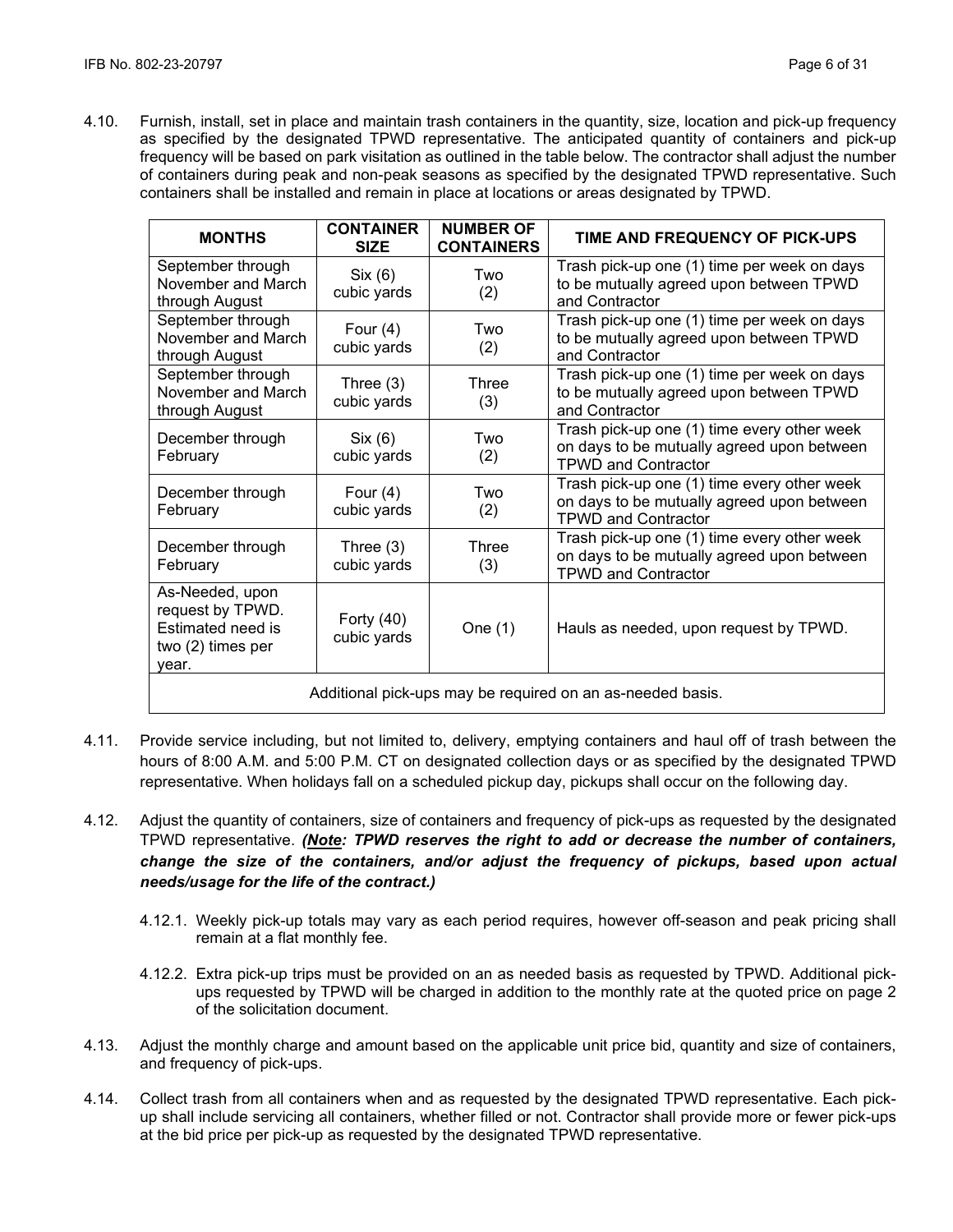- 4.15. Ensure the container area is kept clean. Immediately clean up any spillage of solid waste materials in the collection operation.
- 4.16. Provide necessary maintenance and/or periodic change out and cleaning of containers to keep them in operating condition, including repairs to containers, cleaning and painting to maintain sanitary conditions. Provide replacement trash containers during any off-site maintenance.
- 4.17. Haul solid waste materials in suitable vehicles.
- 4.18. Be responsible for disposal of contents in trash containers into a government approved and regulated landfill.

## **5. MINIMUM QUALIFICATIONS:**

A contract shall be awarded ONLY to a contractor who is experienced in providing the services contained herein. Awarded contractor shall meet the following minimum qualifications:

- 5.1. Must have been engaged in the business of providing the specified services for a minimum of three (3) years. Recent start-up businesses do not meet the requirements of this solicitation.
- 5.2. Complete *Exhibit A Company Profile, and Exhibit B Past Projects with Corresponding References***,**  and return with bid.
- 5.3. References must be verifiable by phone or email within ten (10) working days of bid evaluation.

**Note**: A start up business is defined as a new company that has no previous operational history or expertise in the relevant business and is not affiliated with a company that has that history of expertise.

#### **6. TPWD RESPONSIBILITIES:**

- 6.1. TPWD will designate a Contract/Project Manager upon contract award.
- 6.2. TPWD will furnish no material, labor, equipment, or facilities unless otherwise provided for in this contract.
- 6.3. TPWD will monitor vendor performance. Failure to provide services in accordance with requirements specified herein and the resulting contract(s) and adherence to the TPWD Terms and Conditions may be considered. by TPWD, as unsatisfactory performance by the contractor. An unsatisfactory performance may result in a negative vendor performance report, or cancellation of the contract or both. An unsatisfactory performance determination includes, but is not limited to:
	- 6.3.1. One service 'call back' to correct the same problem within 30 calendar days.
	- 6.3.2. Contractor fails to provide removal and disposal of trash based upon the frequency of requirements as mutually agreed.
		- 6.3.2.1. If Contractor does not provide the removal and disposal of trash based on the frequency of requirements as mutually agreed upon, TPWD may deduct a prorated amount based on the daily rate for type of container that was not removed or replaced.

# **7. PRICE ADJUSTMENT:**

- 7.1. Renewal Escalation: Price increases may be allowed with an approved justification at renewal upon mutual agreement of both parties, not to exceed five percent. TPWD reserves the right to accept the proposed price, to propose an alternate price, or to terminate the contract for convenience.
- 7.2. Landfill Disposal Fees: Price of the contract may be adjusted periodically because of increases in landfill disposal fees. Any request for price increase must contain sufficient documentation to (1) justify the need for an increase, (2) identify the amount of increase in disposal fees, and (3) show that the increase in fees is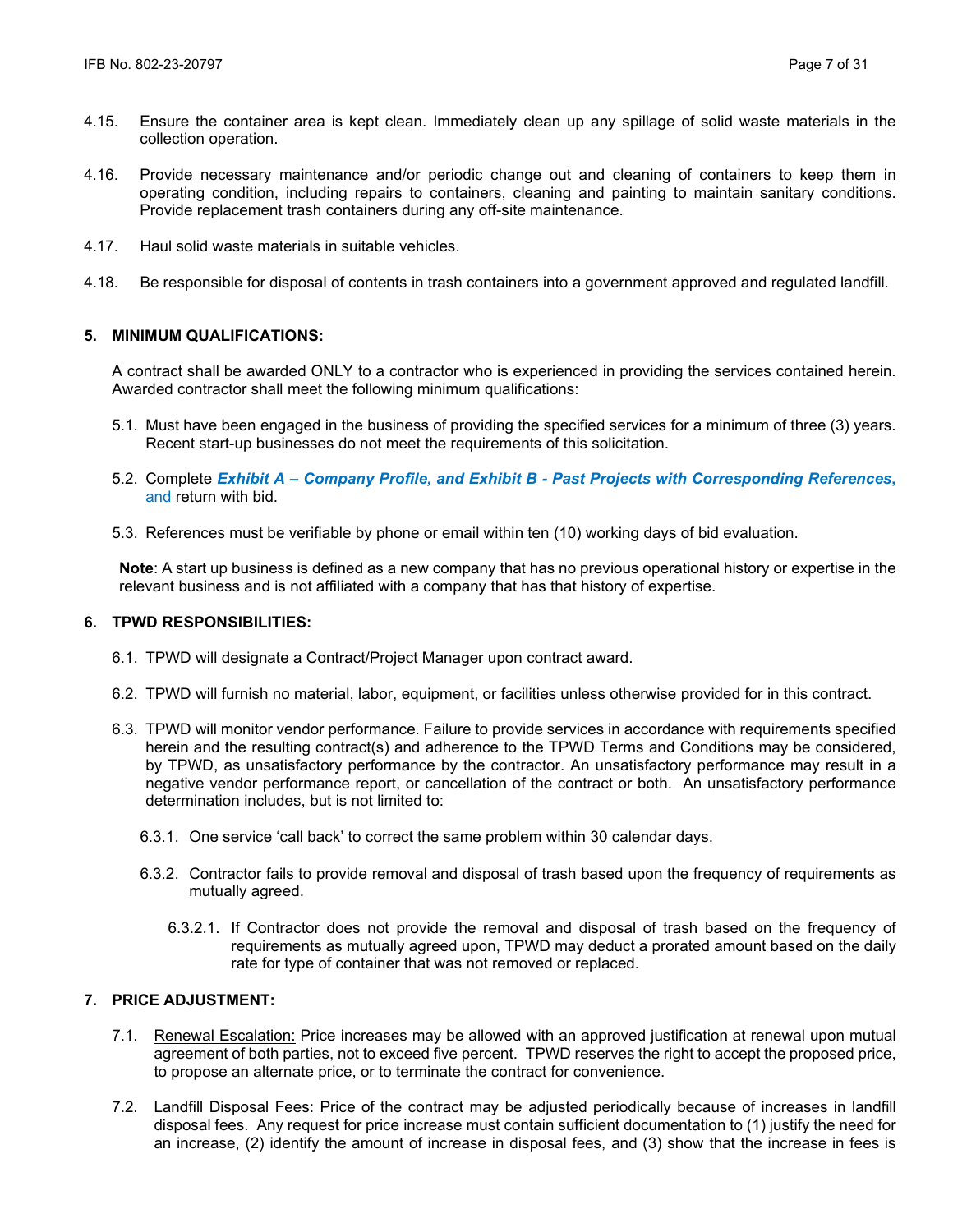applicable to all users of the disposal site. Only one increase per 12-month period will be considered. Upon receipt of request for price increase, TPWD reserves the right to (1) approve the request or some percent thereof, (2) disapprove the request for lack of supporting documentation, or (3) terminate the contract for convenience.

- **8. SAFETY**: ALL EQUIPMENT USED ON GOVERNMENT PROPERTY WILL BE IN ACCORDANCE WITH O.S.H.A. REGULATIONS. ALL SAFETY EQUIPMENT WILL BE USED AT ALL TIMES WHEN OPERATING EQUIPMENT ON GOVERNMENT PROPERTY.
- **9. ADDITIONAL SERVICES:** Where found to be in the best interest of TPWD, this contract may be amended in writing to provide for additional services, provided that such additional services are within the original scope and intent of the contract. For example, roll-off containers of various sizes are needed during the term of contract. In such cases, the contractor shall provide a written quotation. TPWD contracting section will execute an amendment for additional services, no additional services shall be performed without a fully executed amendment to the contract.
- **10. QUANITIES:** Quantities listed are projected order quantities. TPWD reserves the right to increase or decrease quantities prior to award depending on bid results and budget constraints.

## **11. INSURANCE:**

Contractor shall procure and maintain during the entire period of their performance under this contract the following minimum insurance.

| <b>Type of Insurance</b>                                                                                         | <b>Each Occurrence/Aggregate</b>                                                                                                                                                                                                                      |
|------------------------------------------------------------------------------------------------------------------|-------------------------------------------------------------------------------------------------------------------------------------------------------------------------------------------------------------------------------------------------------|
| <b>Workers Compensation</b>                                                                                      | Statutory                                                                                                                                                                                                                                             |
| <b>Employer's Liability</b><br>Bodily Injury by Accident<br>Bodily Injury by Disease<br>Bodily Injury by Disease | \$500,000 Ea. Accident<br>\$500,000 Ea. Employee<br>\$500,000 Policy Limit                                                                                                                                                                            |
| <b>Commercial General Liability</b><br>General Aggregate Applies Per Project                                     | \$500,000 Bodily Injury & Property Damage - Each Occurrence<br>\$1,000,000 Aggregate Limit<br>\$5,000 Medical Expense Each Person<br>\$500,000 Personal Injury & Advertising Liability<br>\$1,000,000 Products / Completed Operations Aggregate Limit |
| <b>Automobile Liability</b><br>All Owned, Hired and Non-Owned Vehicles                                           | \$500,000 Combined Single Limit                                                                                                                                                                                                                       |

*Note: Workers' Compensation is required by an "employer" which is defined as "a person who employs one or more employees." If respondent has no employees, such insurance is not required. If respondent claims they have no employees, TPWD will require a statement to that fact.*

Policy must contain an additional insured endorsement: *The State of Texas, acting through Texas Parks and Wildlife Department and its officers and employees, is listed as an additional insured and loss payee.*

Prior to the commencement of the job and not later than ten (10) days following award, the Contractor shall furnish to TPWD, for approval, a certificate of insurance as proof that the required insurance is in full force and effect.

**The certificate of insurance shall be sent to: Purchasing & Contracting, Texas Parks & Wildlife Department, 4200 Smith School Road, Austin, Texas 78744; [purchasing@tpwd.texas.gov](mailto:purchasing@tpwd.texas.gov) or may be faxed to (512) 389-4677.**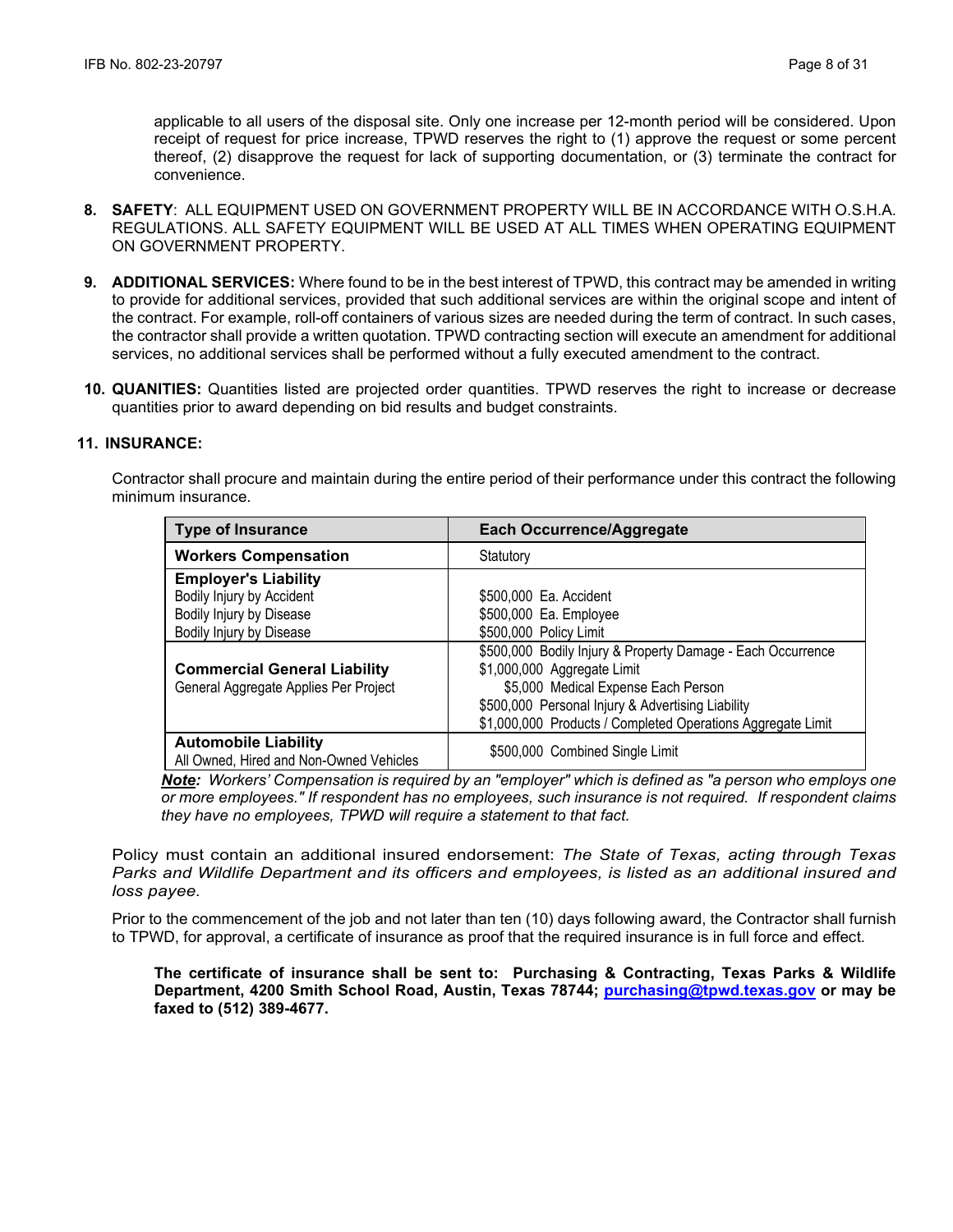### **INQUIRIES:**

12.1. CONTACT: All requests, questions, or other communications about this Solicitation shall be made in writing to TPWD's Purchasing Department, addressed to the following person:

| Judy Ahrens, Purchaser                      |
|---------------------------------------------|
| Texas Parks & Wildlife Department           |
| 4200 Smith School Road, Austin, Texas 78744 |

Phone: (512) 718-3703 Fax: (512) 389-4677 Purchasing. Bidbox $@$ tpwd.texas.gov

- 12.2. CLARIFICATIONS: TPWD will allow written requests for clarification of this Solicitation. Questions may be faxed or e-mailed to the point-of-contact listed above **a minimum of 5 days before the specified date listed on the IFB Cover Page (Page 1). Answers to questions shall be provided by an Addendum, it is the responsibility of interested parties to periodically check the ESBD and TPWD websites for updates/addenda to this solicitation prior to submitting a bid.** Questions should be submitted in the following format: a) Reference the Solicitation number; b) Reference the Section number, Page number, Paragraph number, and Text of passage being questioned; and c) Question.
- 12.3. PROHIBITED COMMUNICATIONS: Upon issuance of this solicitation, TPWD, its representative(s), or partners will not answer questions or otherwise discuss the contents of this Solicitation with any potential Respondent or their representative(s), except for the written inquires described in *Section 12.2* above. Attempts to ask questions by phone or in person will not be allowed or recognized as valid. **Failure to observe this restriction may disqualify respondent**. Respondent shall rely only on written statements issued through or by TPWD's purchasing staff. This restriction does not preclude discussions between affected parties for the purposes of conducting business unrelated to this solicitation.

## **13. DELIVERY AND ACCEPTANCE:**

- 13.1. **Project Completion Delays:** If delay is foreseen, Contractor shall give written notice to TPWD. Default in promised Completion without accepted reasons or failure to meet specifications authorizes TPWD to purchase services of this contract elsewhere and charge any increased costs for the services, including the cost of re-soliciting, to the Contractor.
- 13.2. **Acceptance:** All services performed will be subject to acceptance inspection upon completion. Acceptance inspection will not take more than five (5) working days, weather permitting. Vendor will be notified within this time frame of any units not delivered in full compliance with the purchase order specifications.

## **14. BID RESPONSE INSTRUCTIONS:**

### 14.1. **Bid Submission**:

- 14.1.1. Submission Deadline: All bids shall be received and time stamped at TPWD **prior** to 2:00 PM Central Time on the "Bid Opening" date specified on the IFB Cover Page (page 1). Late bids will not be considered under any circumstance and will be returned.
- 14.1.2. General Format: Respondent shall submit one (1) bid response, signed dated and completed.
- 14.1.3. Bid Delivery: Bids may be returned via email to **[Purchasing.BidBox@tpwd.texas.gov,](mailto:Purchasing.BidBox@tpwd.texas.gov)**  mail, hand-delivery or fax to (512) 389-4677.
- 14.1.4. Bids returned by mail or hand delivery should be placed in a sealed envelope and correctly identified with IFB number, submittal deadline/opening date and time. Bids returned by fax should include a fax cover sheet correctly identified with IFB number, submittal deadline/opening date and time. It is the Bidder's responsibility to appropriately mark and deliver the bids to TPWD by the specified date.
- 14.1.5. Respondents are responsible for all costs of bid preparation.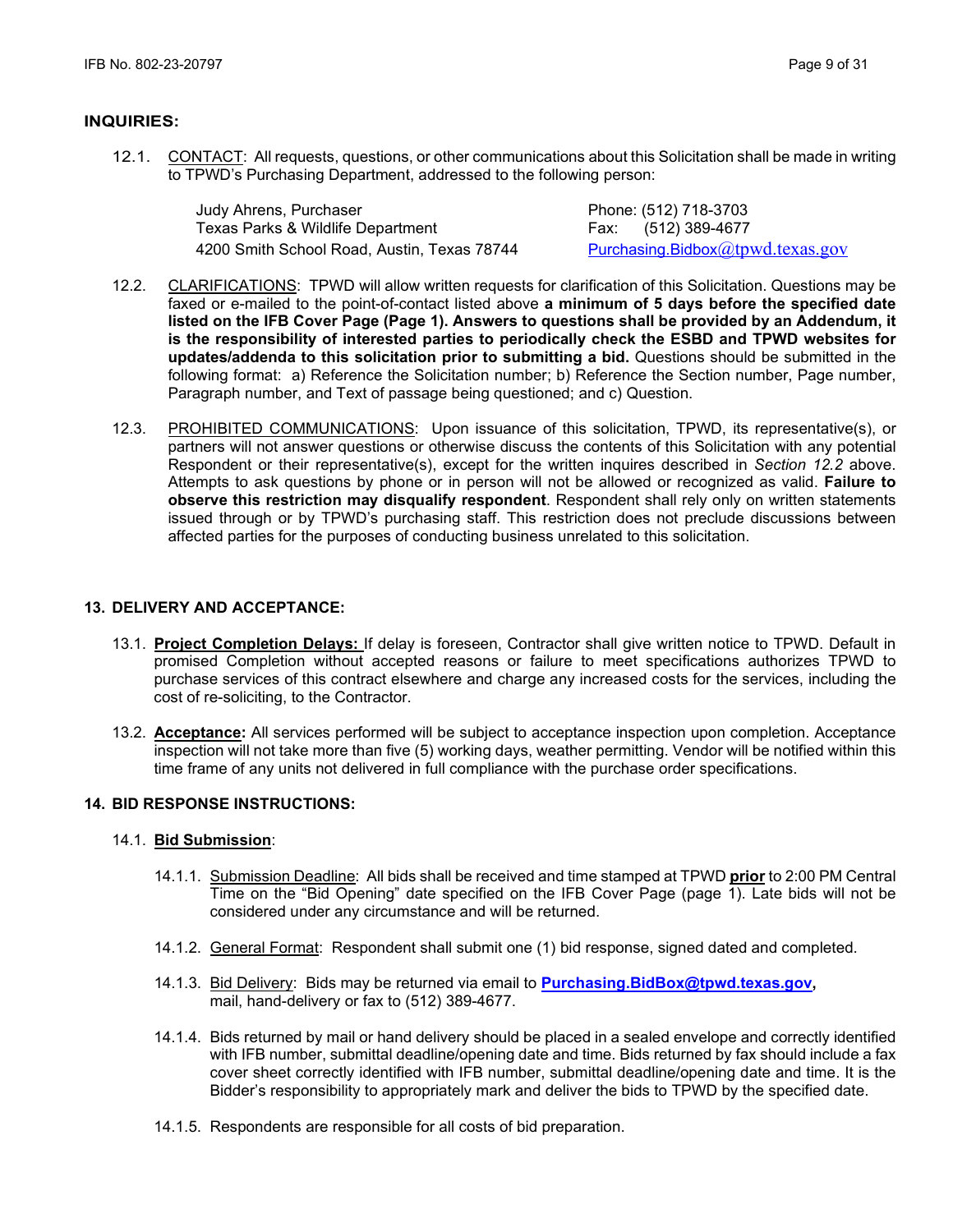- 14.2. **Bid Content:** Below is a summary of required and requested information. Bids submitted without this information will be evaluated accordingly. TPWD reserves the right, in its sole judgment and discretion, to waive minor technicalities and errors in the best interest of the state.
	- 14.2.1. Bid Form: Respondent must submit the IFB form, signed, dated and completed. *Failure to submit this information will result in disqualification of bid.*
	- 14.2.2. Exhibit A: Company Profile
	- 14.2.3. Exhibit B: Past Projects With Corresponding References

## **15. EVALUATION AND AWARD:**

- 15.1. An award will be made on an all or none basis. Only responses submitted by the bid opening, with required submittal documents and meeting qualifications will be considered. Failure to submit the required information may be cause for rejection of the bid response. TPWD reserves the right to waive informalities and minor irregularities in bids received.
- 15.2. TPWD reserves the right to consider respondent qualifications, equipment, facility, references; conduct studies and other investigations as necessary to evaluate any response; request additional relevant information; disqualify bid based on unsatisfactory reference checks, reports and records of service.
- 15.3. Award: TPWD will award a Contract to the respondent whose quote is considered to be the Best Value to TPWD, price and other factors considered. The following factors may be used to evaluate bids:
	- 15.3.1. Lowest Price
	- 15.3.2. Ability, Qualifications and Experience Meeting or Exceeding the Requirement
	- 15.3.3. Delivery / Service Schedule
	- 15.3.4. Past Performance

## **16. INVOICING AND PAYMENT**

The following procedures apply to invoicing and payment in addition to those listed in the *General Terms and Conditions, Para. 9:*

- 16.1. Contractor to submit invoice(s) to: Texas Parks & Wildlife, Accounts Payable, 4200 Smith School Road, Austin, Texas 78744.
- 16.2. Invoices must show:
	- 16.2.1. Name of Contractor exactly as shown on the contract, Texas Payee Identification Number (PIN), and correct "Remit to" address
	- 16.2.2. Name of receiving entity
	- 16.2.3. Contract/purchase order number
	- 16.2.4. Description, quantity, unit of measure, unit price, extended price of each item
	- 16.2.5. Total price
	- 16.2.6. Discount, if applicable, extended and deducted to arrive at a NET TOTAL for invoice
	- 16.2.7. Attach supporting documentation, if required
- 16.3.Payment:
	- 16.3.1. Contractor will be paid for the services performed as invoiced. If another payment mechanism is agreed to by the parties, then contractor will be paid in accordance with the agreement approved by the parties.
	- 16.3.2. Payment normally will be made to the Contractor within 30 days after receipt of a properly prepared invoice or the receipt of and the acceptance of services ordered, whichever is later. State agencies are required by state law to pay properly submitted invoices within 30 days or the Contractor may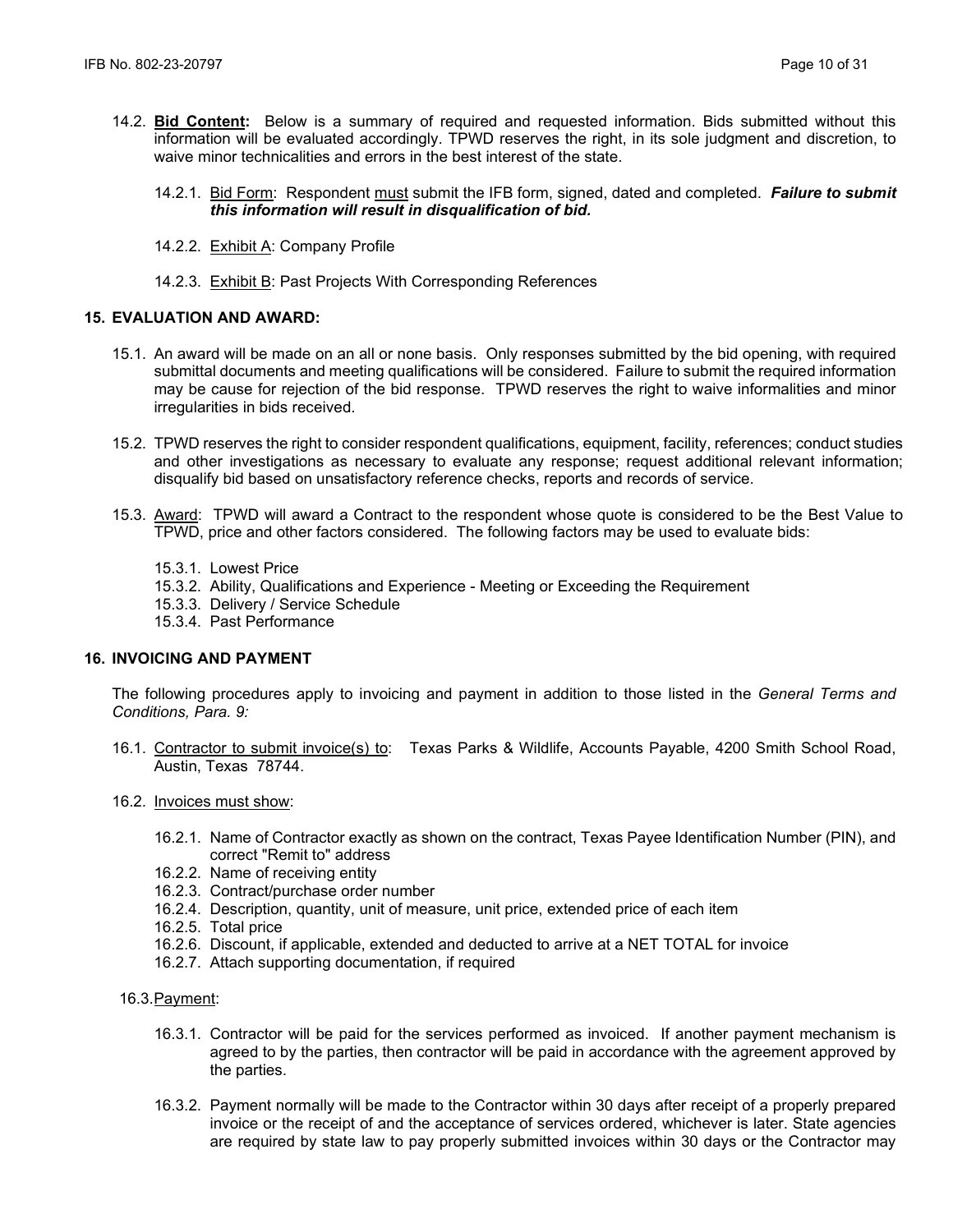charge a late payment fee established by law.

16.3.3. Payments for services purchased with state appropriated funds will be made through state warrants issued by the Comptroller of Public Accounts. Payments by qualified ordering entities will be made through the entities local payment system.

Electronic payment may be available through some ordering entities. Contact Accounts Payable at 512-389-4833 for additional information.

## **17. BIDDER AFFIRMATION**

Bidder has not given, offered to give, nor intends to give at any time hereafter any economic opportunity, future employment, gift, loan, gratuity, special discount, trip, favor, or service to a public servant connection with the submitted bid.

Pursuant to Texas Government code, Title 10, Subtitle D, Section 2155.004(a), the bidder has not received compensation for participation.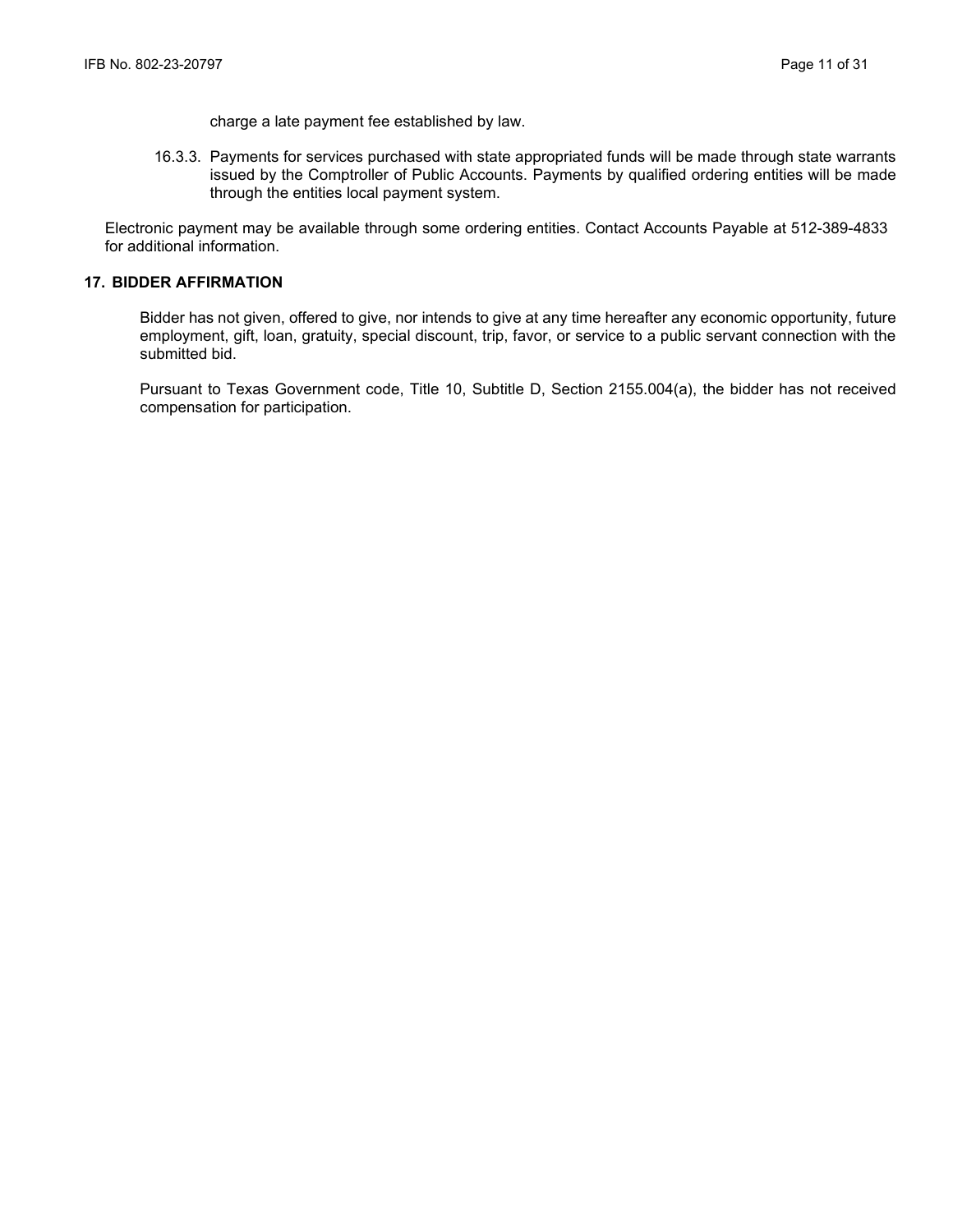# **EXHIBIT A- COMPANY PROFILE**

**Respondent shall use this exhibit (or a reasonable facsimile) to clearly demonstrate how they meet the requirements set forth in this IFB.** This form may be modified as needed to comply with the requirement to document company information. *Failure to return this exhibit (or a reasonable facsimile) may result in the proposal being considered non-responsive.*

| <b>Company Name:</b>                                                                                                         |                                                                                                |                                                    |  |  |
|------------------------------------------------------------------------------------------------------------------------------|------------------------------------------------------------------------------------------------|----------------------------------------------------|--|--|
| <b>Number Years in Business:</b>                                                                                             |                                                                                                | <b>Number of</b><br><b>Employees:</b>              |  |  |
| Principal place of business (Corporate Headquarters):                                                                        |                                                                                                |                                                    |  |  |
| <b>Address:</b>                                                                                                              |                                                                                                |                                                    |  |  |
| City, State, Zip:                                                                                                            |                                                                                                |                                                    |  |  |
| Facility responsible for servicing the contract:                                                                             |                                                                                                |                                                    |  |  |
| <b>Address:</b>                                                                                                              |                                                                                                |                                                    |  |  |
| City, State, Zip:                                                                                                            |                                                                                                |                                                    |  |  |
| Contact Person regarding company's proposal submission to the solicitation:                                                  |                                                                                                |                                                    |  |  |
| Name / Title:                                                                                                                |                                                                                                |                                                    |  |  |
| <b>Phone Number:</b>                                                                                                         |                                                                                                | <b>Fax Number:</b>                                 |  |  |
| <b>Email Address:</b>                                                                                                        |                                                                                                |                                                    |  |  |
| solicited in this IFB.                                                                                                       | Personnel who will be responsible for the management and day-to-day operations of the services |                                                    |  |  |
| Name/Title:                                                                                                                  |                                                                                                |                                                    |  |  |
| Indicate if your company or any of its subsidiaries filed or met criteria for bankruptcy within last five<br>years.          |                                                                                                |                                                    |  |  |
| If yes, explain.<br><b>No</b>                                                                                                |                                                                                                |                                                    |  |  |
| Indicate if your company or any of its subsidiaries has been involved in litigation within last five years. If yes, explain. |                                                                                                |                                                    |  |  |
| Yes<br>If yes,<br>No<br>explain.                                                                                             |                                                                                                |                                                    |  |  |
| Description of firm's background, history, and qualifications:                                                               |                                                                                                | (You may attach additional page for this section.) |  |  |
|                                                                                                                              |                                                                                                |                                                    |  |  |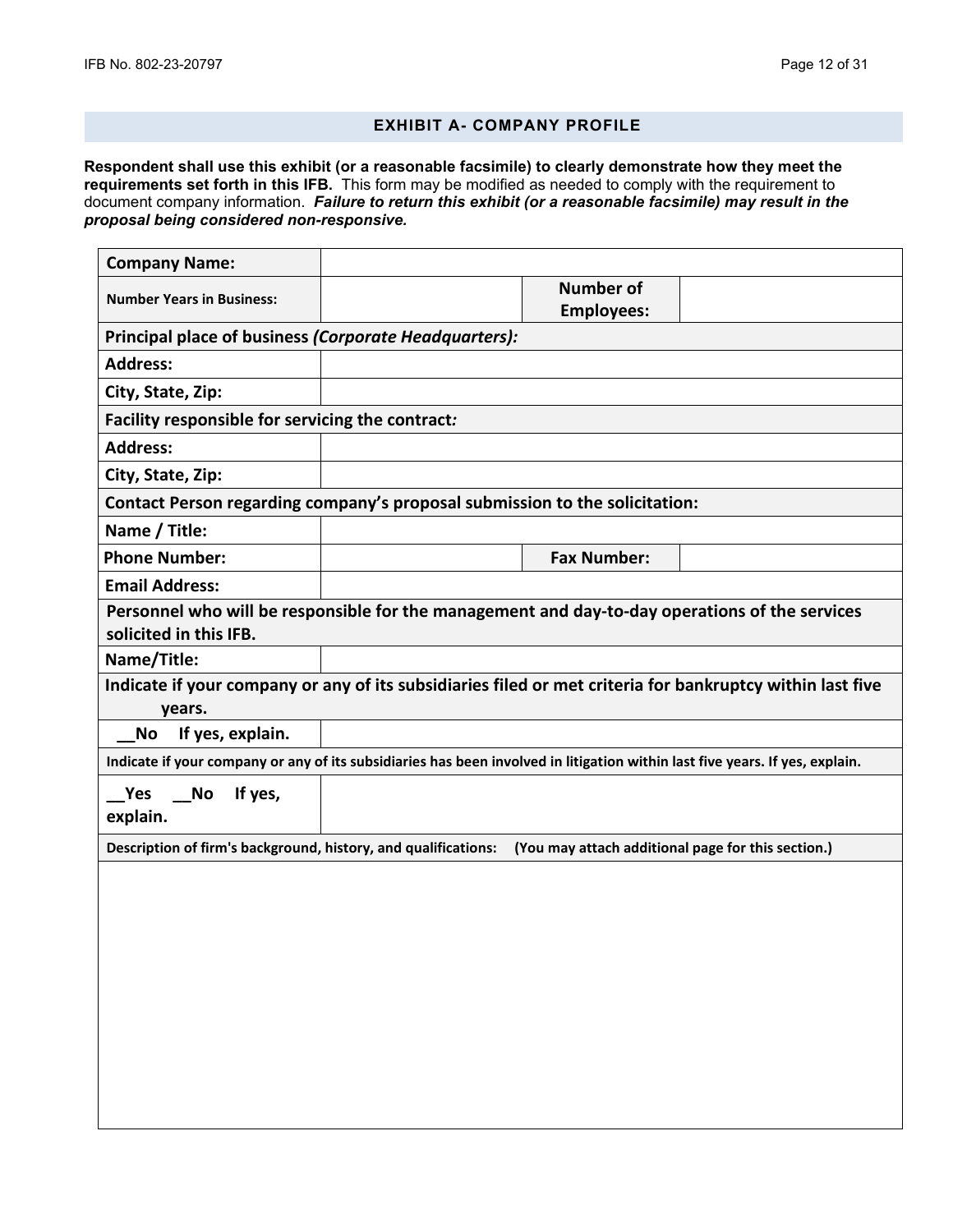## **EXHIBIT B – PAST PROJECTS WITH CORRESPONDING REFERENCES**

**Respondent Name: \_\_\_\_\_\_\_\_\_\_\_\_\_\_\_\_\_\_\_\_\_\_\_\_\_\_\_\_\_\_\_\_\_\_\_\_\_\_\_\_\_\_\_\_**

*Respondents shall use this exhibit (or reasonable facsimile) to provide a minimum* **of three (3) references** for jobs completed within the last five (5) years. The references shall illustrate recent experience successfully completing work of a similar nature and scope as the work described in this IFB. *Attention: Do NOT use TPWD staff or past work performed for TPWD as a "reference" in Exhibit B.* This form may be modified as needed to comply with the requirement to document company information. *Failure to return this exhibit (or a reasonable facsimile) may result in the proposal being considered non-responsive. TPWD reserves the right to check references prior to award. Any negative responses received may be grounds for disqualification of the proposal.*

#### REFERENCE 1:

| Company Name:                |  |
|------------------------------|--|
| Company Address:             |  |
| Contact Name/Title/Phone:    |  |
| Service Period:              |  |
| Brief Description of Project |  |
|                              |  |
|                              |  |
|                              |  |

#### REFERENCE 2:

| Company Name:                       |  |
|-------------------------------------|--|
| <b>Company Address:</b>             |  |
| Contact Name/Title/Phone:           |  |
| Service Period:                     |  |
| <b>Brief Description of Project</b> |  |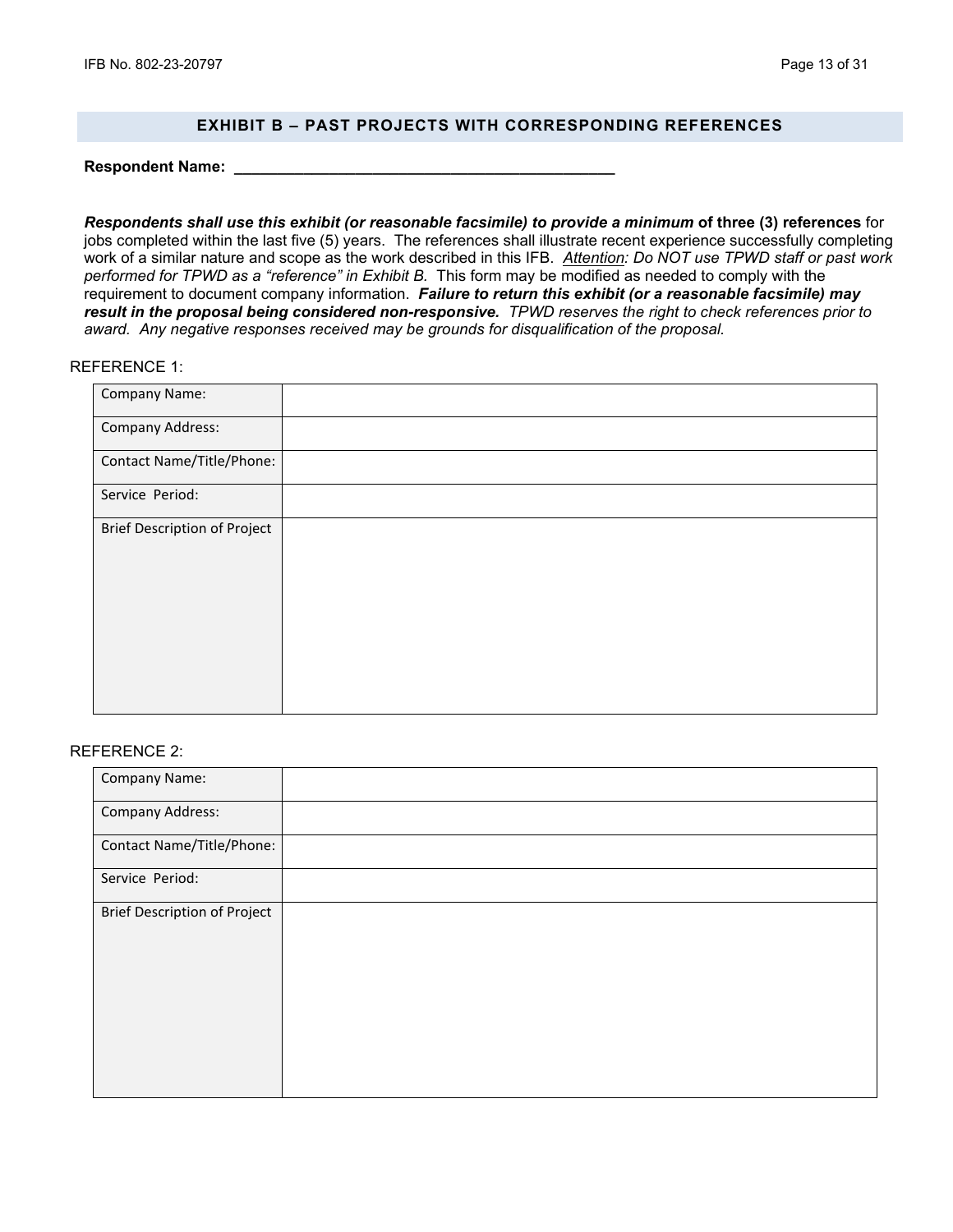## REFERENCE 3:

| Company Name:                       |  |
|-------------------------------------|--|
| <b>Company Address:</b>             |  |
| Contact Name/Title/Phone:           |  |
| Service Period:                     |  |
| <b>Brief Description of Project</b> |  |

# REFERENCE 4:

| Company Name:                       |  |
|-------------------------------------|--|
| <b>Company Address:</b>             |  |
| Contact Name/Title/Phone:           |  |
| Service Period:                     |  |
| <b>Brief Description of Project</b> |  |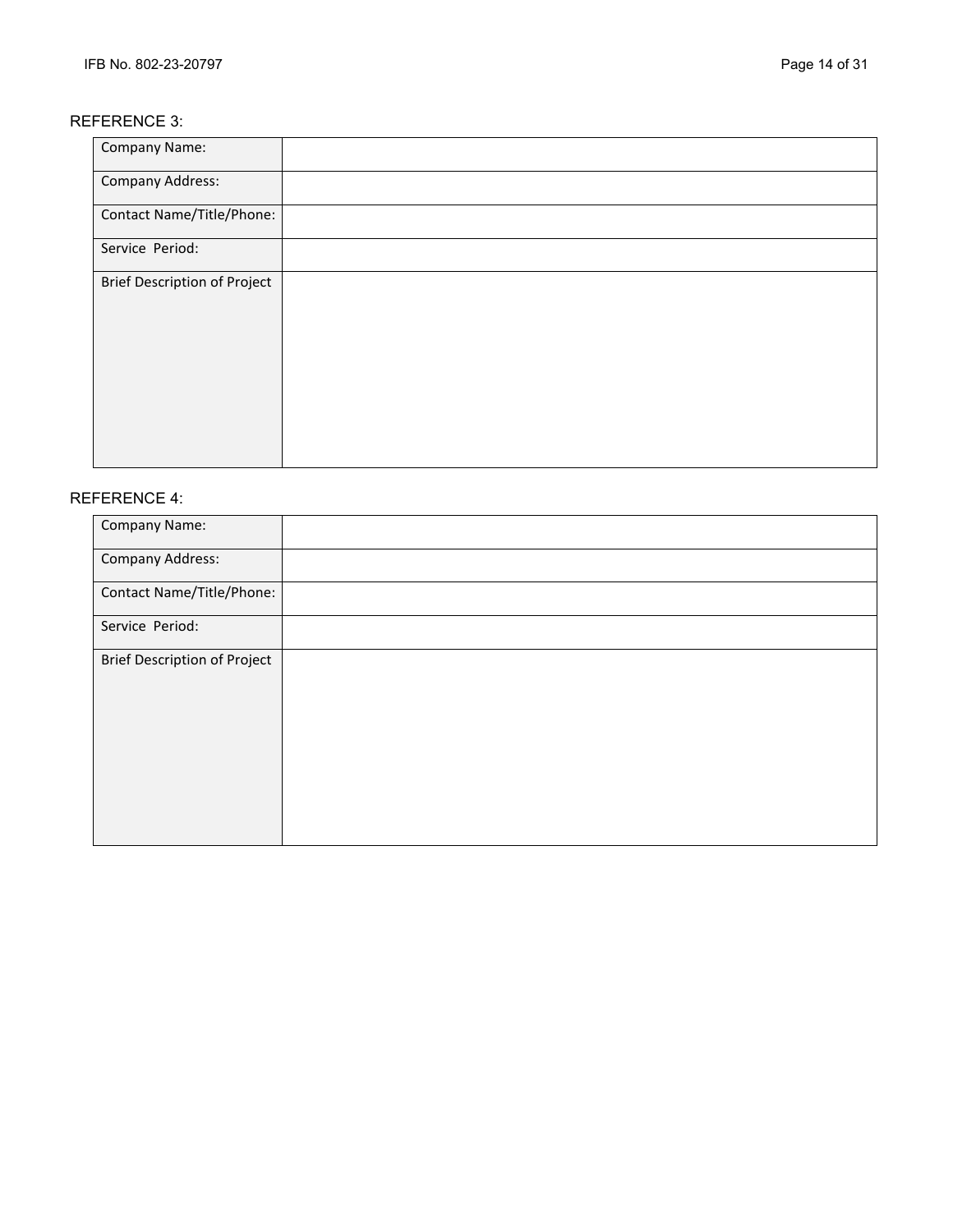# **GENERAL TERMS AND CONDITIONS**

#### MARCH 2022

## (ITEMS BELOW APPLY TO AND BECOME A PART OF THE CONTRACT)

Any Contract awarded as a result of this solicitation will contain the General Terms and Conditions listed below in this Section. Subcontractors are also obliged to comply with these provisions.

- **1. DEFINITIONS:** As used throughout this solicitation, the following terms have the meaning set forth below. All other terms have the meaning set forth in Webster's II New College Dictionary.
	- 1.1. Bidder: An individual or entity that submits a bid. The term includes anyone acting on behalf of the individual or entity that submits a bid, such as an agent, employee and representative. See Respondent.
	- 1.2. Contractor: The individual, corporation, company, partnership, firm, or organization that has to furnish the materials and has to perform the work as stated in the solicitation.
	- 1.3. ESBD: The Electronic State Business Daily, which is available online at <http://www.txsmartbuy.com/esbd>.
	- 1.4. Gov't Code: The Texas Government Code.
	- 1.5. Owner: Texas Parks and Wildlife Department, an agency of the State of Texas.
	- 1.6. Party/Parties: Either the TPWD and Respondent separately or collectively.
	- 1.7. Respondent: Any person or Vendor who submits a Bid/Proposal/Offer in response to this solicitation.
	- 1.8. Services: Includes the use of labor, materials, facilities, equipment, and any other need that is necessary or incidental to the successful completion of the Contract.
	- 1.9. Subcontractor: Any supplier, distributor, Contractor, person, or firm furnishing to the Contractor, materials or services necessary or incidental to the performance of the Contract between TPWD and Contractor.
	- 1.10. TAC: The Texas Administrative Code, which is the publication for administrative rules.
	- 1.11. Texas Identification Number: A unique 11-digit number assigned by the Texas Comptroller of Public Accounts. When a Payee first contracts with a state agency, that Payee must provide either a federal Employer Identification Number (EIN) or a Social Security number (SSN). The Texas Identification Number (TIN) is based on this number. (Note: If Respondent does not have a TIN, or does not know their TIN, they may list their EIN or SSN on the "Texas Identification Number" line of the Vendor Information Block of their RFP, RFO, IFB or RFQ response.)
	- 1.12. TPWD: Texas Parks and Wildlife Department acting on behalf of the State of Texas.

## **2. SPECIFICATIONS:**

- 2.1. The goods/services provided shall be in accordance with the purchase specifications herein. TPWD will decide the answers to all questions that may arise as to the interpretation of the specifications and the quality, or acceptability of goods/services provided. TPWD will decide the rate of progress of the work and the acceptable fulfillment of the goods/service on the part of the Contractor.
- 2.2. Catalogs, brand names or manufacturer's references are descriptive only, and indicate type and quality desired. Bids/Proposals on brands of like nature and quality will be considered unless advertised under Texas Gov't Code §2155.067. If the Respondent is offering brands other than the references, response should show manufacturer, brand or trade name, and other description of product offered. If Respondent is offering brand(s) other than brand(s) specified, illustrations and complete description of product offered are requested to be made part of the bid. Failure to take exception to specifications or reference data will require Respondent to furnish specified brand names, numbers, etc.
- 2.3. Unless otherwise specified, items shall be new and unused and of current production.
- 2.4. Samples, when requested, must be furnished free of expense to the State. If not destroyed in examination, they will be returned to the Respondent, on request, at Respondent's expense. Each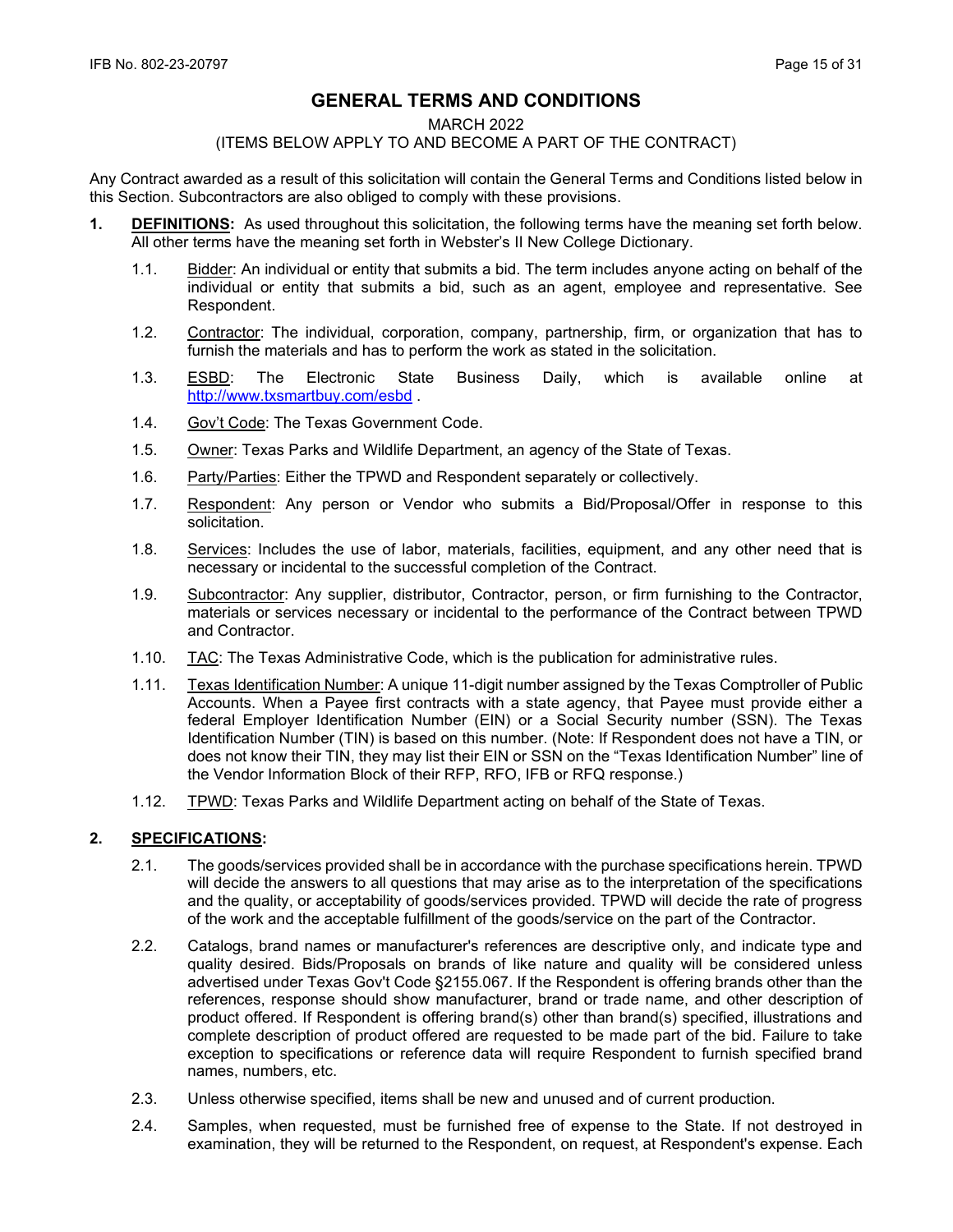sample should be marked with Respondent's name and address, and requisition number. Do not enclose in or attach response submission to sample.

- 2.5. The State will not be bound by any oral statement or representation contrary to the written specifications of this Solicitation.
- 2.6. Manufacturer's standard warranty shall apply unless otherwise stated in the solicitation.
- **3. AWARD OF A PURCHASE ORDER:** Standard Purchase Order Terms and Conditions apply. If a conflict exists between the standard Purchase Order Terms and Conditions and specific language in this solicitation, the language in the solicitation shall prevail.
	- 3.1. A response to a solicitation is an offer to Contract with TPWD based on the terms, conditions and specifications contained in the solicitation. Responses do not become Contracts unless and until they are accepted through an authorized TPWD designee by issuance of a Purchase Order.
	- 3.2. This procurement will be conducted in accordance with the State Purchasing Act, Title 10, Subtitle D, Chapters 2151 through 2177, of the Texas Gov't Code (TGC) and TPWD rules. Any Contract resulting from this procurement shall consist of one (1) document. This document will contain all of the rights and duties of the parties extracted from the relevant terms and conditions of this solicitation (including its attachments, exhibits, supplements, and addenda); the successful Contractor's response; any TPWD request for a Best and Final Offer; and any successful Contractor's Best and Final Offer, if applicable.
	- 3.3. Best Value TPWD will be the sole judge of best value. Award will be based on Best Value criteria and may include, but is not limited to:
		- 3.3.1. Best meets the goals and objectives of the solicitation as stated above.
		- 3.3.2. Best meets the quality and reliability of the proposed services.
		- 3.3.3. Effect of the proposed solution on agency productivity.
		- 3.3.4. Provides the most customer focused solution that will best meet the needs of the public.
		- 3.3.5. Experience in successfully providing services in this solicitation.
		- 3.3.6. Past Performance: A Respondent's past performance will be measured based upon pass/fail criteria in compliance with applicable provisions of Gov't Code §§2155.074, 2155.075, 2156.007, 2157.003, and 2157.125. Respondents may fail this selection criterion for any of the following conditions:
			- The Vendor has a score less than C or Legacy Unsatisfactory in the Vendor Performance System,
			- Currently under a Corrective Action Plan through the Texas Comptroller of Public Accounts (CPA),
			- Having repeated negative Vendor Performance Reports for the same reason,
			- Having Purchase Orders that have been cancelled in the previous 12 months for nonperformance (i.e., late delivery, etc.).
		- 3.3.7. Contractor performance information is located on the CPA web site at: [www.txsmartbuy.com/vpts.](http://www.txsmartbuy.com/vpts) CPA may conduct reference checks with other entities regarding past performance. In addition to evaluating performance through the Vendor Performance Tracking System (as authorized by 34 Texas Administrative Code §20.115), CPA may examine other sources of vendor performance including, but not limited to, notices of termination, cure notices, assessments of liquidated damages, litigation, audit reports, and non-renewals of Contracts. Any such investigations shall be at the sole discretion of CPA, and any negative findings, as determined by CPA, may result in nonaward to the Respondent.
- **4. UNIT PRICES:** Respondents must price per unit shown. Unit prices shall govern in the event of extension errors.
- **5. FREIGHT:** Quote FOB destination, freight prepaid and allowed unless otherwise stated within the specifications.
- **6. DELIVERY:**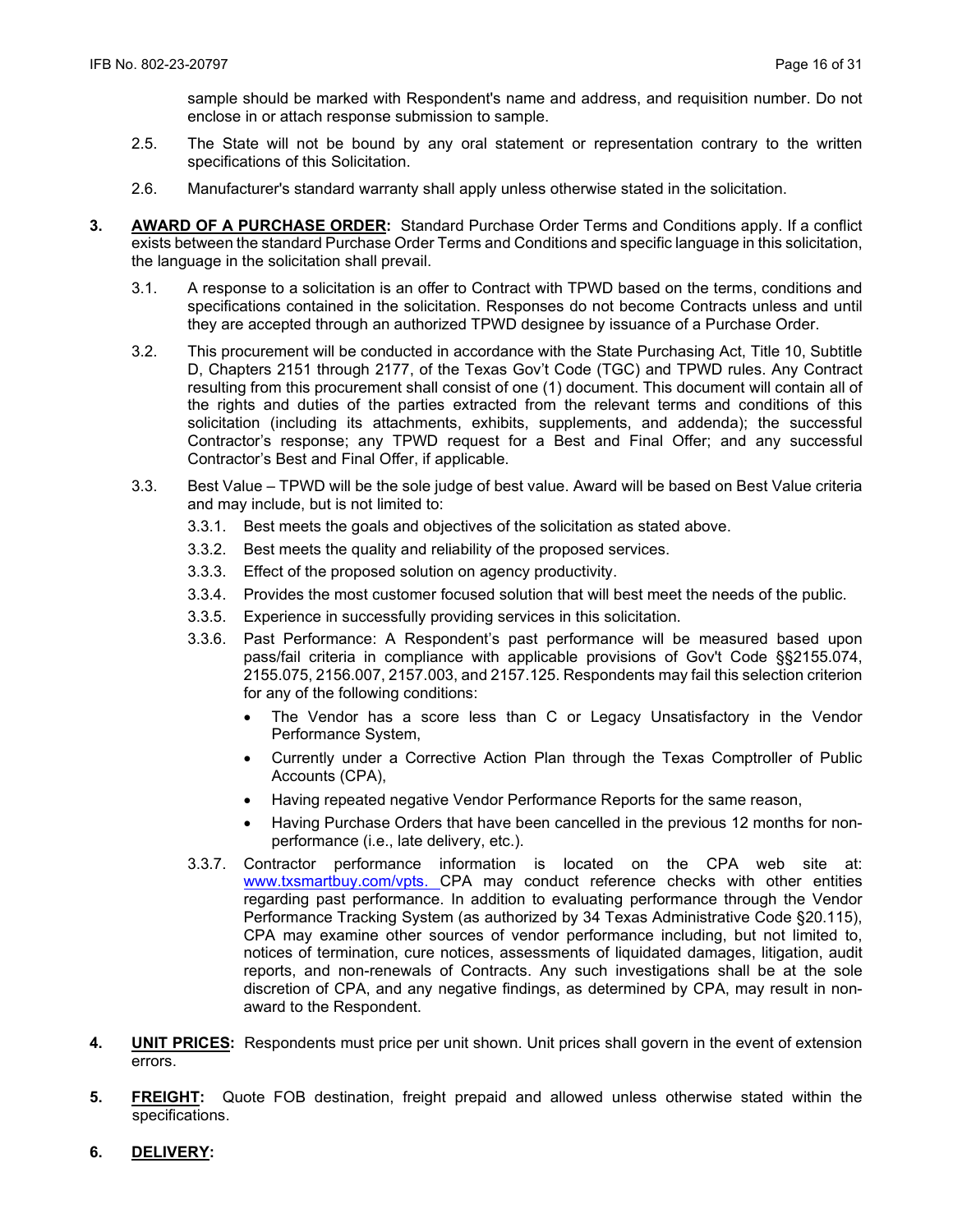- 6.1. Show number of days required to place material in receiving agency's designated location under normal conditions. Delivery days mean calendar days, unless otherwise specified. Failure to state delivery time obligates Respondent to deliver in 14 calendar days. Unrealistic delivery promises may cause solicitation to be disregarded.
- 6.2. If delay is foreseen, Contractor shall give written notice to the TPWD. Contractor must keep the TPWD advised at all times of status of order.
- 6.3. Default in promised delivery (without accepted reasons) or failure to meet specifications authorizes the TPWD to purchase supplies elsewhere and charge full increase, if any, in cost and handling to defaulting Contractor.
- 6.4. Substitutions: No substitutions permitted without written approval of TPWD.
- 6.5. Delivery shall be made during normal working hours only unless prior approval has been obtained from ordering agency. Normal working hours are 8:00 AM until 5:00 PM Monday through Friday except State and National holidays.

## **7. TESTING AND INSPECTION:**

- 7.1. TPWD may test and inspect goods and services purchased under the Contract to ensure compliance with the specifications of this solicitation and the Contract. TPWD may also test and inspect goods and services before they are purchased under the Contract. Authorized TPWD personnel shall have access to the Respondent's place of business for the purpose of inspecting the goods. To the extent practical, TPWD inspections will not disrupt the Respondent's daily operations. Tests shall be performed on samples submitted with the Bid/Proposal or on samples taken from regular shipments. All costs of testing and inspection shall be borne by the Respondent. In the event the goods tested fail to meet or exceed all conditions and requirements of the solicitation and Contract, the goods will be rejected in whole or in part, at the State's option, and returned to the Respondent or held for disposition at the Respondent's expense. Latent defects may result in cancellation of the Contract at no expense to the state.
- 7.2. If material fails to meet specifications, the Respondent will be notified by fax, mail, or e-mail. The Respondent will have ten (10) working days after receipt of the notification to remove the rejected material from state property. Material will be removed at the Respondent's expense. Material not removed in the allotted time period will be disposed by TPWD. The Respondent will be charged for all disposable expenses conducted by TPWD.
- **8. CHANGES:** TPWD may at any time, by a written order, make changes within the general scope of this Contract, in the definition of services to be performed, and the time (i.e., hours of the day, days of the week, etc.) and place of performance thereof. If any such change causes an increase or decrease in the cost of, or the time required for the performance of any part of the services under this Contract, whether changed or not changed by any such order, an equitable adjustment shall be made in the Contract price or time of performance or both and the Contract shall be modified in writing accordingly. Any claim by the Contractor for adjustment under this clause must be asserted within 30 days from the date of receipt by the Contractor of the notification of change, provided, however, that TPWD, if it decides that the facts justify such action, may receive and act upon such claims asserted at any time prior to final payment under this Contract. Failure to agree to any adjustment shall be a dispute concerning a question of fact within the meaning of the clause of this Contract entitled "Dispute Resolution."

### **9. INVOICING AND PAYMENT:**

9.1 Invoices: In order to receive payment under the Contract, the Contractor must submit an original invoice to TPWD, which will be designated in the Purchase Order as the "Bill To" address. To be a proper invoice that may be accepted and paid, the invoice must include the following information and/or attachments: (1) Name and address of the Contractor. (2) The Contractor's Texas Identification Number (TIN). (3) The Contractor's invoice remittance address. (4) The Purchase Order number authorizing the delivery of products or services. (5) A description of what the Contractor delivered, including, as applicable, the time period, serial number, unit price, quantity, and total price of the products and services. If the invoice is for a lease, the Contractor must also include the payment number (e.g., 1 of 36).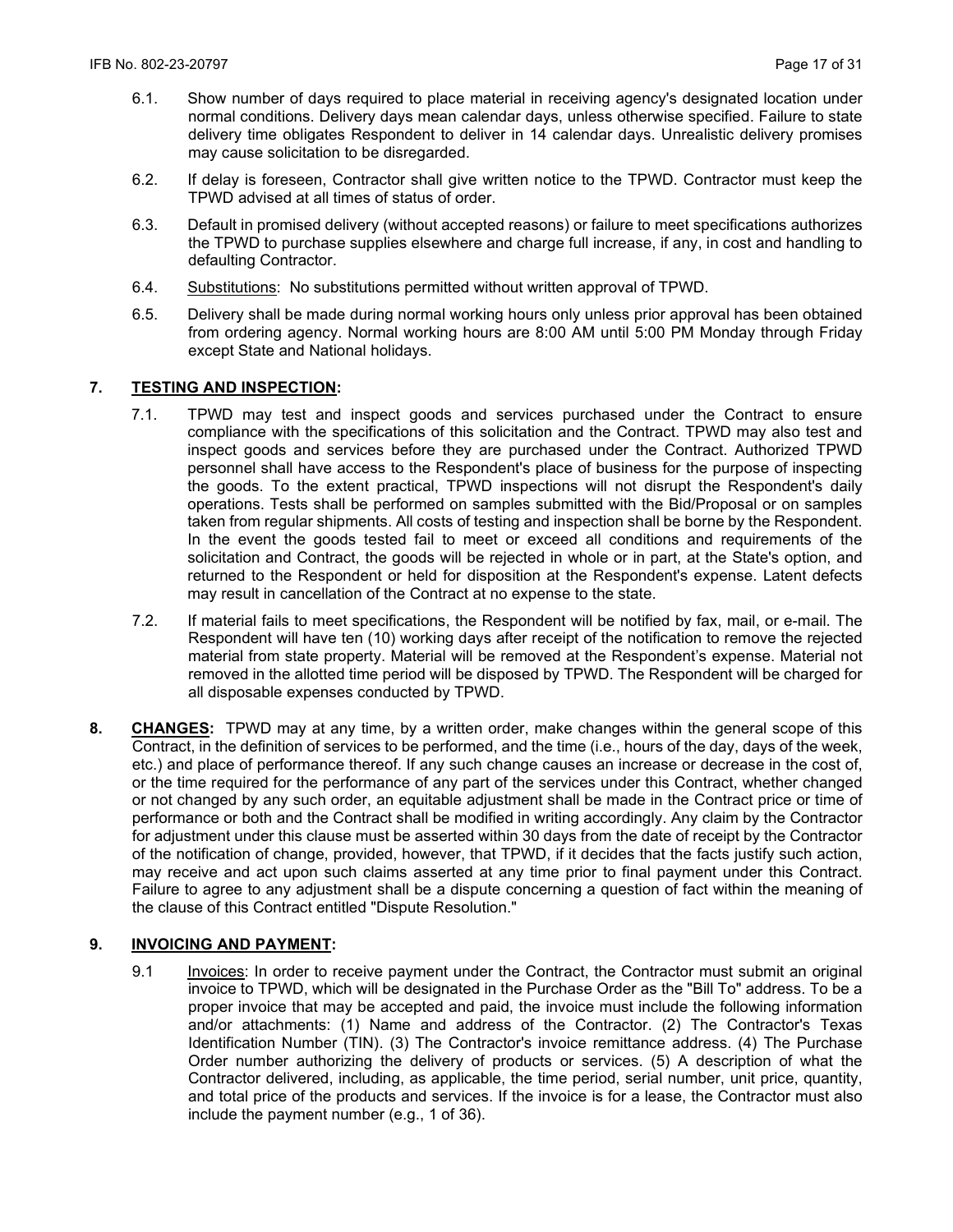- 9.2 Disputed Invoices: As stated above, the Contractor will receive notice of an error in an invoice submitted for payment by not later than the 21st day after the date the invoice was received by the TPWD. If an invoice dispute is resolved in favor of the Contractor, the Contractor is entitled to receive interest on the unpaid balance of the invoice, beginning on the date the invoice became overdue, pursuant to Gov't Code §2251. 021. If a dispute is resolved in favor of the TPWD, the Contractor shall submit a corrected invoice that must be paid in accordance with Section 2251.021. The unpaid balance accrues interest if the corrected invoice is not paid by the appropriate date.
- 9.3 Time and Manner of Payment: Pursuant to Texas Gov't Code Chapter 2251, payment by TPWD is overdue on the 31st day after the later of: (1) the date the TPWD receives the goods under the Contract; (2) the date the performance of the service under the Contract is completed; or (3) the date the TPWD receives the invoice for the goods or service. Payment by a political subdivision Customer whose governing body meets only once a month or less frequently is overdue on the 46th day after the later event of: (1) the date TPWD receives the goods under the Contract; (2) the date the performance of the service under the Contract is completed; or (3) the date TPWD receives the invoice for the goods or service.
- **10. PATENTS, TRADEMARKS, OR COPYRIGHTS: Respondent agrees to defend and indemnify the TPWD and State from claims involving infringement or violation of patents, trademarks, copyrights, trade secrets, or other proprietary rights, arising out of the TPWD's or the State's use of any good or service provided by the Respondent as a result of this solicitation.**
- **11. PROHIBITION ON LOBBYING:** The Respondent shall comply with the provisions of a federal law known generally as the Lobbying Disclosure Act, 2 U.S.C. §1601 et seq. By submitting a Bid/Proposal, the Respondent certifies that it shall not and has not used federally appropriated funds to pay any person or organization for influencing or attempting to influence any officer or employee of any federal agency, a member of Congress, officer or employee of Congress, or an employee of a member of Congress in connection with obtaining any federal Contract, grant, or any other award covered by 31 U.S.C. §1352. It also certifies that the Respondent shall disclose any lobbying with non-federal funds that takes place in connection with obtaining any federal award by completing and submitting Standard Form LLL.
- **12. ANTI-TRUST AND ASSIGNMENT OF CLAIMS:** The undersigned affirms under penalty of perjury of the laws of the State of Texas that (1) in connection with this Response, neither I nor any representative of the Respondent have violated any provision of the Texas Free Enterprise and Antitrust Act, Tex. Bus. & Comm Code Chapter 15; (2) in connection with this Response, neither I nor any representative of the Respondent have violated any federal antitrust law; and (3) neither I nor any representative of the Respondent have directly or indirectly communicated any of the contents of this Response to a competitor of the Respondent or any other company, firm, partnership or individual engaged in the same line of business as the Respondent. The successful Contractor hereby assigns to TPWD, any and all claims for overcharges associated with any contract resulting from this solicitation which arise under the antitrust laws of the United States 15 U.S.C.A., Section 1, et seq. (1973), and which arise under the antitrust laws of the State of Texas, Texas Business and Commercial Code Ann. Sec. 15.01, et seq. (1967).
- **13. DEBTS AND DELINQUENCIES:** As required by Gov't Code §2252.903, the Respondent agrees that any payments due under the Contract shall be directly applied towards eliminating any debt or delinquency is has to the State of Texas including, but not limited to, delinquent taxes, delinquent student loan payments, and delinquent child support.

## **14. DISPUTE RESOLUTION:**

- 14.1. The dispute resolution process provided for in Chapter 2260 of Texas Gov't Code and TPWD regulations shall be used by TPWD and the Respondent to resolve all disputes arising under this Contract. The Contractor shall comply with such rules, as revised from time to time.
- 14.2. If the Contractor's claim for breach of Contract cannot be resolved informally with TPWD, it shall be submitted to the negotiation process provided in Chapter 2260. To initiate the process, the Contractor shall submit written notice, as required by Chapter 2260. The notice shall also be given to the individual identified in the Contract for receipt of notices. Any informal resolution efforts shall in no way modify the requirement or toll the timing of the formal written notice of a claim for breach of Contract required under § 2260.051 of Texas Gov't Code. Compliance by the Contractor with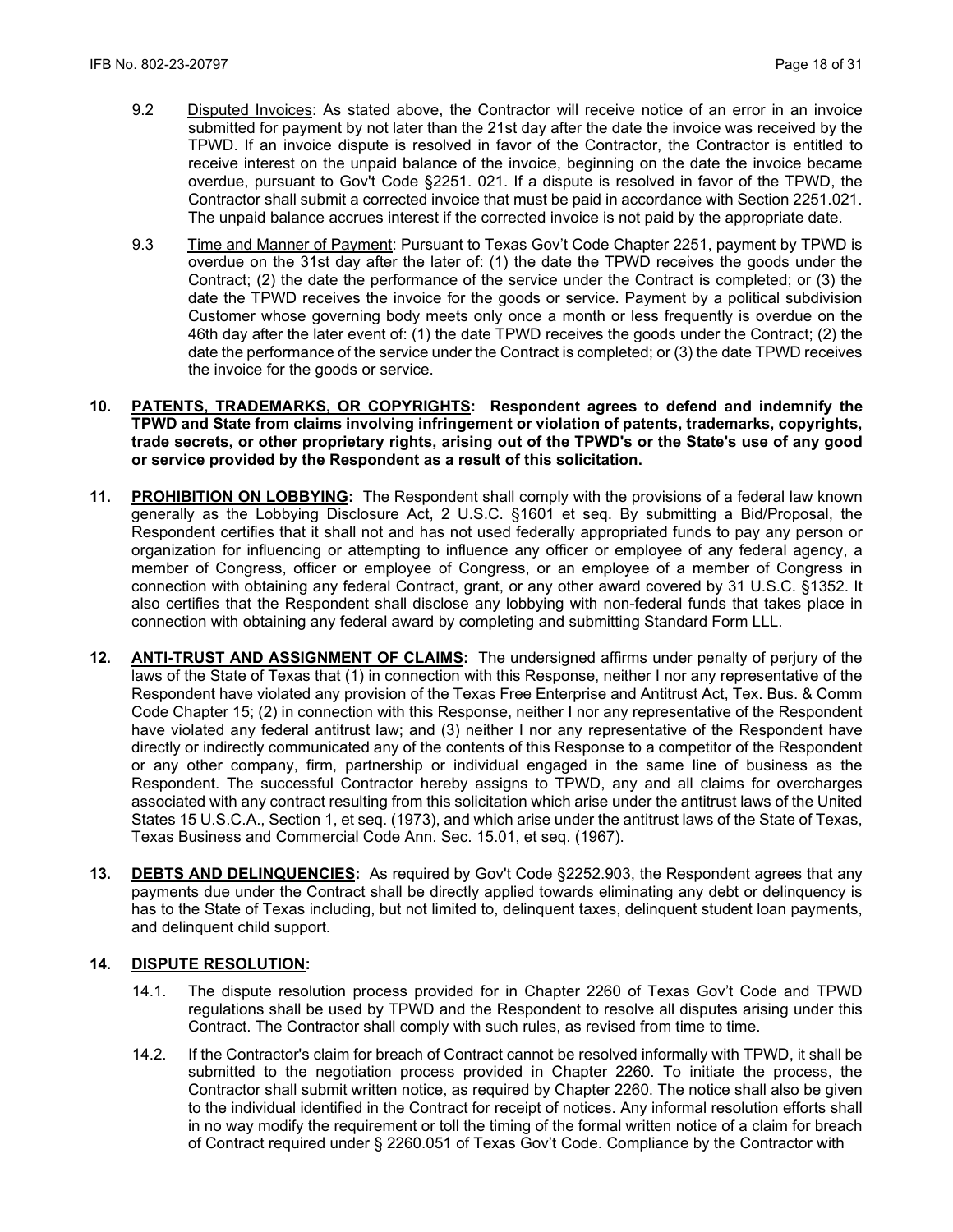Chapter 2260 is a condition precedent to the filing of a contested case proceeding under Chapter 2260.

- 14.3. The contested case process provided in Chapter 2260 is the Contractor's sole and exclusive process for seeking a remedy for an alleged breach of Contract by TPWD if the Parties are unable to resolve their disputes as described above.
- 14.4. Compliance with the contested case process provided in Chapter 2260 is a condition precedent to seeking consent to sue from the Legislature under Chapter 107, Civil Practices and Remedies Code. Neither the execution of the Contract by TPWD nor any other conduct of any representative of TPWD relating to the Contract shall be considered a waiver of sovereign immunity to suit.
- 14.5. Notwithstanding any other provision of the Contract to the contrary, unless otherwise requested or approved in writing by TPWD, the Contractor shall continue performance and shall not be excused from performance during the period any breach of Contract claim or dispute is pending under either of the above processes; however, the Contractor may suspend performance during the pendency of such claim or dispute if the Contractor has complied with all provisions of Gov't Code §2251.051, and such suspension of performance is expressly applicable and authorized under that law.
- **15. FRAUD, WASTE, AND ABUSE:** By submitting a Response to this Solicitation, the Respondent represents and warrants that it has read and understood and shall comply with CPA's Anti-Fraud Policy, found at: https://comptroller.texas.gov/about/policies/ethics.php, as such Policy currently reads and as it is amended throughout the term of the Contract.

## **16. NAME CHANGES AND SALES:**

- 16.1. If the Contractor changes its name or is sold to another entity, it must provide written notification to TPWD. The Contractor, in its notice, shall describe the circumstances of the name change or sale, state its new name, provide the new Tax Identification Number, and describe how the change will impact its ability to perform the Contract. If the change entails personnel changes for personnel performing the responsibilities of the Contract for the Contractor, the Contractor shall identify the new personnel and provide resumes to TPWD, if resumes were originally required by the Solicitation. TPWD may request other information about the change and its impact on the Contract and the Contractor shall supply the requested information within five (5) working days of receipt of the request.
- 16.2. TPWD may terminate the Contract due to a sale of or change to the Contractor that materially alters the Contractor's ability to perform under the Contract. The TPWD has the sole discretion to determine if termination is appropriate.

### **17. CONTRACTOR RESPONSIBILITIES:**

- 17.1. Contractor agrees to comply with all terms and conditions contained in this solicitation and resulting Contract.
- 17.2. Contractor guarantees services offered will meet or exceed the written specifications identified in this solicitation.
- 17.3. Permits: Contractor shall be responsible, at the Contractor's expense, for obtaining any and all permits or licenses required by city, county, state, or federal rules, regulations, law, or codes that pertain to the Contract.
- 17.4. Electrical Items: All electrical items provided by the Contractor to TPWD under the Contract must meet all applicable OSHA standards and regulations, and bear the appropriate listing from UL, FMRC, or NEMA.
- 17.5. Executive Head: Pursuant to Gov't Code §669.003, the TPWD may not enter into a contract with a person who employs a current or former Executive Head of a state agency until four years have passed since that person was the executive head of the state agency. By submitting a Proposal, the Respondent certifies that it does not employ any person who was the Executive Head of a state agency in the past four years. If Section 669.003 applies, Respondent shall complete the following information in order for the response submission to be evaluated: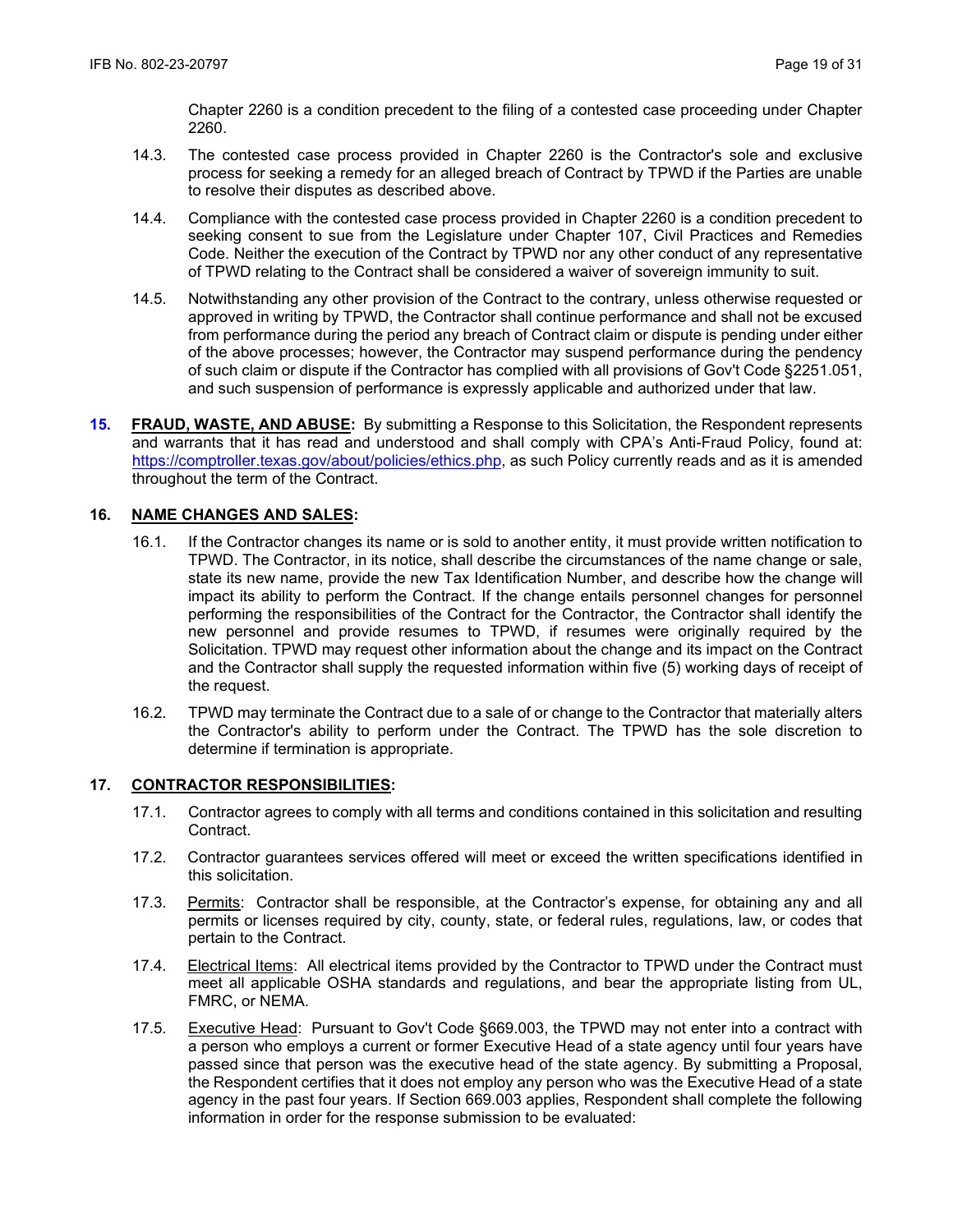| Name of former executive:                   |  |
|---------------------------------------------|--|
| Name of state agency: Name of state agency: |  |
|                                             |  |
| Position with Respondent:                   |  |
| Date of employment with Respondent:         |  |

- 17.6. Contractor agrees to take precautions necessary to protect person or property against injury or damage and be responsible for such injury or damage.
- 17.7. Contractor agrees to comply with Federal law or State Worker's Compensation laws which are applicable to the work required or performed under this Contract and to pay or cause to be paid all compensation, medical or hospital bills which may become due or payable thereunder, and to protect and indemnify TPWD from and against any and all liability by reason of injury to employees of Contractor or subcontractor.
- 17.8. Contractor shall provide all labor, equipment, and materials (unless otherwise stated herein) necessary to furnish the goods or perform the service. All employees of the Contractor shall be a minimum of 17 years of age and experienced in the type of work to be performed. Only the Contractor and its employees will be allowed on state property during working hours.
- **18. TERMINATED CONTRACTS:** By submitting a Response, the Respondent certifies that it has not had a Contract terminated or been denied the renewal of any Contract for non-compliance with policies or regulations of any state or federally funded program within the past five (5) years nor is it currently prohibited from contracting with a governmental agency. If the Respondent does have such a terminated Contract, the Respondent shall identify each and provide an explanation for the termination.
- **19. INDEPENDENT CONTRACTOR:** The Contract shall not render the Contractor an employee, officer, or agent of the TPWD for any purpose. The Contractor is and shall remain an independent Contractor in relationship to the TPWD. The TPWD shall not be responsible for withholding taxes from payments made under the Contract. The Contractor shall have no claim against the TPWD for vacation pay, sick leave, retirement benefits, social security, worker's compensation, health or disability benefits, unemployment insurance benefits, or employee benefits of any kind.
- **20. RIGHT TO AUDIT / RECORDS RETENTION:** Under Section 2262.154 of the Texas Gov't Code, the State Auditor may conduct an audit or investigation of any entity receiving funds from the state directly under any Contract or indirectly through a subcontract under the Contract. The acceptance of funds by the Contractor or other entity or person directly under the Contract or indirectly through a subcontract under the Contract acts as acceptance of the authority of the State Auditor's Office, TPWD or any successor agency, under the direction of the legislative audit committee, to conduct an audit or investigation in connection with those funds. Under the direction of the legislative audit committee, the Contractor or other entity that is the subject of an audit or investigation by the State Auditor must provide the State Auditor with access to any information the State Auditor considers relevant to the investigation or audit. Contractor shall ensure that this paragraph concerning the State's authority to audit funds received indirectly by subcontractors through Contractor and the requirement to cooperate is included in any subcontract it awards. Contractor shall maintain and retain supporting fiscal and any other documents relevant to showing that any payments under these Contract funds were expended in accordance with the laws and regulations of the State of Texas, including but not limited to, requirements of the Comptroller of the State of Texas and the State Auditor. Contractor shall maintain all such documents and other records relating to this Contract and the State's property for a period of seven (7) years after the date of submission of the final invoices or until a resolution of all billing questions, whichever is later. Contractor shall make available at reasonable times and upon reasonable notice, and for reasonable periods, all documents and other information related to the work of this Contract. Contractor and the subcontractors shall provide the State Auditor with any information that the State Auditor deems relevant to any investigation or audit. Contractor must retain all work and other supporting documents pertaining to this Contract, for purposes of inspecting, monitoring, auditing, or evaluating by TPWD and any authorized agency of the State of Texas, including an investigation or audit by the State Auditor. Contractor shall cooperate with any authorized agents of the State of Texas and shall provide them with prompt access to all of such State's work as requested. Contractor's failure to comply with this Section shall constitute a material breach of this Contract and shall authorize TPWD and the State of Texas to immediately assess appropriate damages for such failure.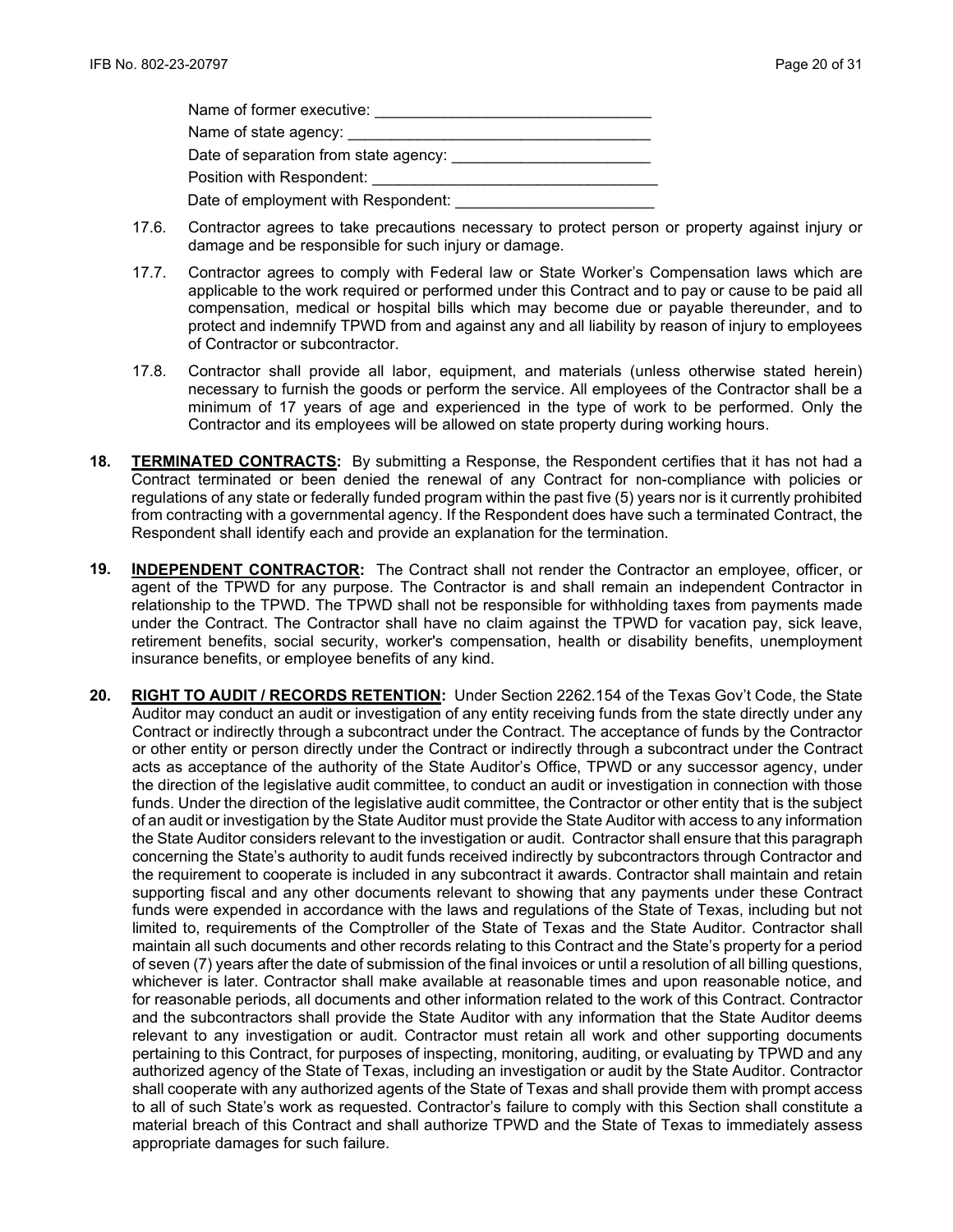**21. FORCE MAJEURE:** Neither Respondent nor TPWD shall be liable to the other party for any delaying, or failure of performance, of any requirement in the Contract caused by force majeure. The existence of such causes of delay or failure shall extend the period of performance until after the causes of delay or failure have been removed, provided the non-performing party exercises all reasonable due diligence to perform. Force majeure is defined as acts of God, fire, explosions, hurricanes, floods, epidemics, or pandemics, national or regional emergency, failures of transportation, or other causes that are beyond the reasonable control of either party and that by exercise of due foresight such party could not reasonably have been expected to avoid, and which, by the exercise of all reasonable due diligence, such party is unable to overcome. The burden of proof for the need of such relief shall rest upon the Contractor. To obtain release based on force majeure, the Contractor shall file a written request with TPWD reasonably promptly from the time the force majeure event occurs.

# **22. PROPRIETARY OR CONFIDENTIAL INFORMATION; TEXAS PUBLIC INFORMATION ACT:**

- 22.1. Any proprietary, trade secret or otherwise confidential information Respondent includes in its Proposal must be clearly labeled as proprietary or confidential information, and Respondent must identify the specific exception to disclosure in the Public Information Act (PIA). Merely making a blanket claim the entire Proposal is protected from disclosure because it contains some proprietary information is not acceptable and shall make the entire Proposal subject to release under the PIA. In order for TPWD to initiate the process of seeking an Attorney General opinion on the release of proprietary or confidential information, the specific provisions of the Proposal that are considered by the Respondent to be proprietary or confidential must be clearly labeled as described herein. Any information which is not clearly identified as proprietary or confidential shall be deemed to be subject to disclosure pursuant to the PIA.
- 22.2. Information, documentation, and other material in connection with this Response or any resulting Contract may be subject to public disclosure under the Texas Public Information Act, Chapter 552 of the Texas Gov't Code.
- 22.3. Contractor is required to make any information created or exchanged with the state pursuant to this Contract, and not otherwise excepted from disclosure under the Texas Public Information Act, available in a format that is accessible by the public at no additional charge to the state**.**
- **23. RIGHT TO DATA, DOCUMENTS AND COMPUTER SOFTWARE (STATE OWNERSHIP):** Any software, research, reports studies, data, photographs, negatives or other documents, drawings or materials prepared by Contractor in the performance of its obligations under this Contract shall be the exclusive property of the State of Texas and all such materials shall be delivered to the State by the Contractor upon completion, termination, or cancellation of this Contract. Contractor may, at its own expense, keep copies of all its writings for its personal files. Contractor shall not use, willingly allow, or cause to have such materials used for any purpose other than the performance of Contractor's obligations under this Contract without the prior written consent of the State; provided, however, that Contractor shall be allowed to use non-confidential materials for writing samples in pursuit of the work. The ownership rights described herein shall include, but not be limited to, the right to copy, publish, display, transfer, prepare derivative works, or otherwise use the works.
- **24. PUBLIC DISCLOSURE / NEWS RELEASES:** No public disclosures or news releases pertaining to this solicitation shall be made without prior written approval of TPWD.
- **25. CONFIDENTIALITY AND SECURITY:** The Contractor should not receive any sensitive or confidential information under the Contract. Any information the Contractor compiles or creates as a result of the Contract must be maintained and protected in accordance with any federal, state, or local laws and regulations that apply. The Contractor shall establish a method to secure the confidentiality of records and other information relating to clients in accordance with applicable federal and state laws, rules, and regulations. The obligations of the Contractor under this Confidentiality and Security Article shall survive this Contract and shall be included in all subcontracts.
- **26. TERMINATION:** This Contract shall terminate upon full performance of all requirements contained in this Contract, unless otherwise extended or renewed as provided in accordance with the Contract Terms and Conditions.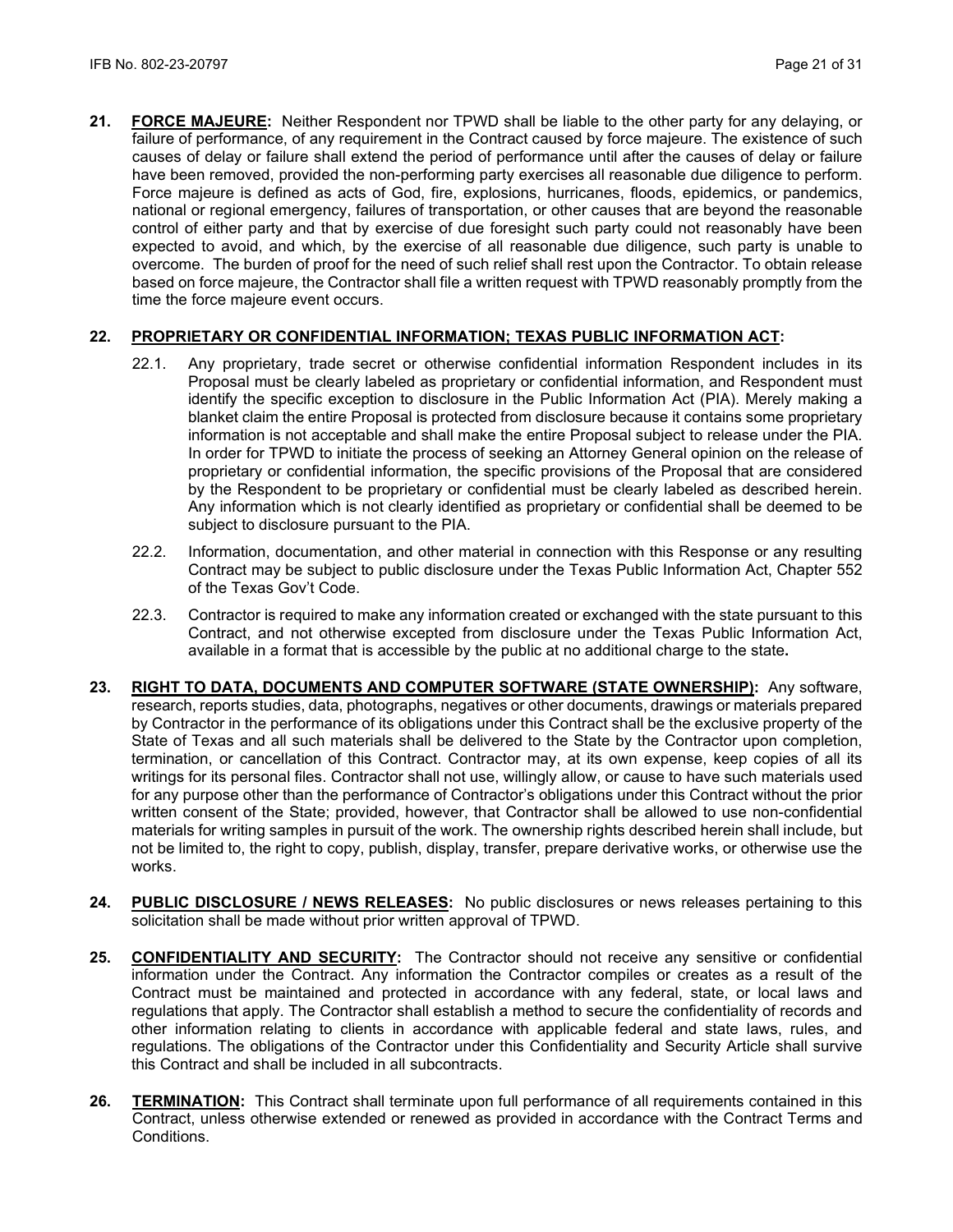- 26.1. Termination for Convenience: TPWD reserves the right to terminate the Contract at any time, in whole or in part, without cost or penalty, by providing 30 calendar days' advance written notice if TPWD determines that such termination is in the best interest of the state. In the event of such a termination, the Contractor shall, unless otherwise mutually agreed upon in writing, cease all work immediately upon the effective date of termination. TPWD will be liable for payments limited only to the portion of work authorized by TPWD in writing and completed prior to the effective date of cancellation, provided that TPWD shall not be liable for any work performed that is not acceptable to TPWD and/or does not meet Contract requirements. All work products produced by the Contractor and paid for by TPWD shall become the property of TPWD and shall be tendered upon request. Termination under this paragraph shall not relieve the Vendor of any obligation or liability that has occurred prior to cancellation.
- 26.2. Termination for Cause/Default: If the Contractor fails to provide the goods or services contracted for according to the provisions of the Contract or fails to comply with any of the terms or conditions of the Contract, the TPWD may, upon written notice of default to the Contractor, terminate all or any part of the Contract after providing an opportunity to cure the default.
	- 26.2.1. Contractor will be responsible for paying damages to TPWD including but not limited to reprocurement costs, and any consequential damages to the State of Texas or TPWD resulting from Contractor's non-performance. The defaulting Contractor will not be considered in the re-solicitation and may not be considered in future solicitations for the same type of work unless the specification or scope of work is significantly changed.
- 26.3. The rights and remedies of TPWD provided in this clause shall not be exclusive and are in addition to any other rights and remedies provided by law or under this Contract.
- 26.4. TPWD may exercise any other right, remedy or privilege which may be available to it under applicable law of the state and any other applicable law or may proceed by appropriate court action to enforce the provisions of the Contract, or to recover damages for the breach of any agreement being derived from the Contract. The exercise of any of the foregoing remedies will not constitute a termination of the Contract unless TPWD notifies the Contractor in writing prior to the exercise of such remedy. The Contractor shall remain liable for all covenants and indemnities under the Contract. The Contractor shall be liable for all costs and expenses, including court costs, incurred by TPWD with respect to the enforcement of any of the remedies listed herein.
- **27. SURVIVAL OF TERMS:** Termination of the Contract for any reason shall not release the Contractor from any liability or obligation set forth in the Contract that is expressly stated to survive any such termination or by its nature would be intended to be applicable following any such termination, including the provisions regarding confidentiality, indemnification, transition, records, audit, property rights, dispute resolution, and invoice and fees verification.
- **28. RIGHTS UPON TERMINATION OR EXPIRATION OF CONTRACT:** In the event that the Contract is terminated for any reason, or upon its expiration, TPWD shall retain ownership of all associated work products and documentation obtained from the Contractor under the Contract, unless otherwise specified.
- **29. CHANGE IN FEDERAL OR STATE REQUIREMENTS:** If federal or state laws or regulations or other federal or state requirements are amended or judicially interpreted so that either TPWD or the Contractor cannot reasonably fulfill the Contract and if the Parties cannot agree to an amendment that would enable substantial continuation of the Contract, the Parties shall be discharged from any further obligations under the Contract.
- **30. TAXES:** Purchases made for state uses are exempt from Texas State Sales Tax and Federal Excise Tax. An Excise Tax Exemption Certificate will be furnished upon written request to TPWD.
- **31. BUY TEXAS:** In accordance with §2155.4441, Gov't Code, the Contractor agrees that during the performance of a Contract for services it shall purchase products and materials produced in Texas when they are available at a price and time comparable to products and materials produced outside Texas.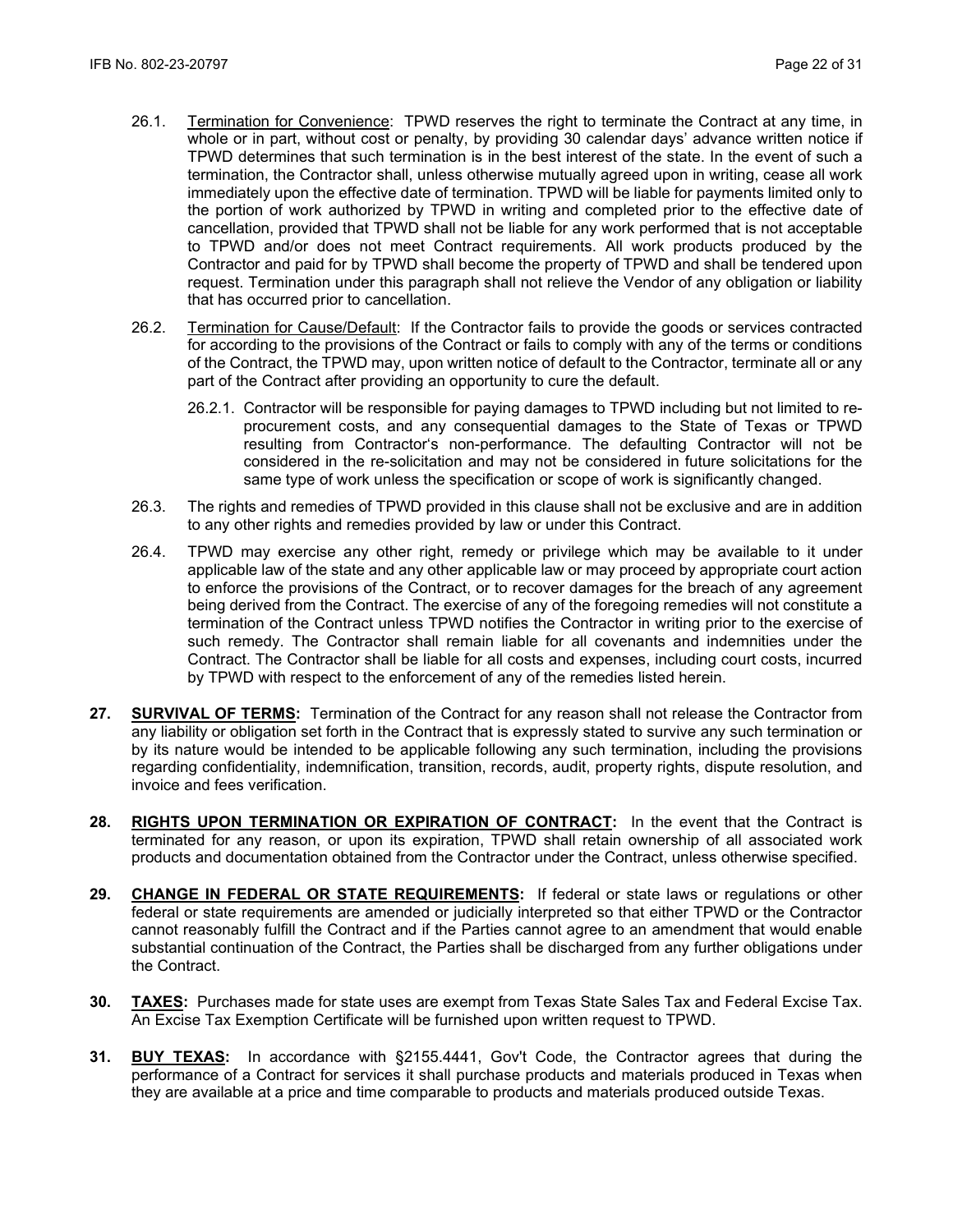- **32. NOTE TO RESPONDENT:** Any terms and conditions attached to a solicitation will not be considered unless specifically referred to on this solicitation form and may result in disqualification of the response submission. If any Respondent takes a 'blanket exception' to the entire solicitation or does not provide proposed alternative language, the Respondent's response may be disqualified from further consideration.
- **33. ACCESSIBILITY STANDARDS:** Under Texas Government Code, Chapter 2054, Subchapter M, TPWD must procure products that comply with the Accessibility Standards defined in the Texas Administrative Code, 1 TAC 206 and 1 TAC 213, when such products are available in the commercial marketplace or when such products are developed in response to a procurement solicitation. Accordingly, Contractor must provide electronic and information resources and associated product documentation and technical support that comply with these Accessibility Standards (in the form of a Voluntary Product Accessibility Template, or "VPAT") in its response to this solicitation. Vendors who do not already have accessibility documentation should complete the form located here: [http://www.itic.org/policy/accessibility/.](http://www.itic.org/policy/accessibility/) Contractors that claim their products are exempt from accessibility requirements must present that position to TPWD as a question during the question-and-answer period of the solicitation.
- **34. CERTIFICATION REGARDING DEBARMENT, SUSPENSION, INELIGIBILITY, AND VOLUNTARY EXCLUSION:** Respondent certifies that the responding entity and its principals are eligible to participate in this transaction and have not been subjected to suspension, debarment, or similar ineligibility determined by any federal, state or local governmental entity and the Respondent is in compliance with the State of Texas statutes and rules relating to procurement and that Respondent is not listed on the federal government's terrorism watch list as described in Executive Order 13224.
- **35. SYSTEM FOR AWARD MANAGEMENT (SAM):** Respondent certifies that it and its principals are not suspended or debarred from doing business with the state or federal government as listed on the State of Texas Debarred Vendor List maintained by the Texas Comptroller of Public Accounts and the System for Award Management (SAM) maintained by the General Services Administration. Prior to awarding state funds for goods and/or services rendered, the State of Texas will conduct a required search of your firm using SAM. This is a Federal government-maintained database that records and tracks organizations, either known to or suspected of contributing to terrorist organizations. No state funds may be paid to an individual or firm whose name appears on this list. TPWD reserves the right, in its sole discretion, to deny and/or exclude any individual or firm from an award whose name appears on this list.
- **36. FEDERAL DISASTER RELIEF FRAUD:** Sections and 2261.053 of the Gov't Code, prohibit state agencies from accepting a response or awarding a Contract that includes proposed financial participation by a person who, in the past five years has been convicted of violating a federal law or assessed a penalty in connection with a Contract involving relief for Hurricane Rita, Hurricane Katrina, or any other disaster, as defined by Section 418.004 of the Gov't Code, occurring after September 24, 2005.Under Sections 2155.006 and 2261.053 of the Texas Gov't Code, Respondent certifies that the individual or business entity named in this response or Contract is not ineligible to receive the specified Contract and acknowledges that this Contract may be terminated and payment withheld if this certification is inaccurate.
- **37. APPLICABLE LAWS AND VENUE:** The Contract shall be governed by and construed in accordance with the laws of the State of Texas, with regards to the conflicts of law provisions. The venue of any suit arising under this Contract is fixed in any court of competent jurisdiction in Travis County, Texas, unless the specific venue is otherwise identified in a statute which directly names or otherwise identifies its applicability to TPWD.
- **38. APPLICABLE LAWS AND CONFORMING AMENDMENTS:** Contractor must comply with all laws, regulations, requirements and guidelines applicable to a Contractor providing services to the State of Texas as these laws, regulations, requirements and guidelines currently exist and as they are amended throughout the term of this Contract. TPWD reserves the right, in its sole discretion, to unilaterally amend this Contract throughout its term to incorporate any modifications necessary for TPWD or Contractor's compliance with all applicable State and federal laws, and regulations.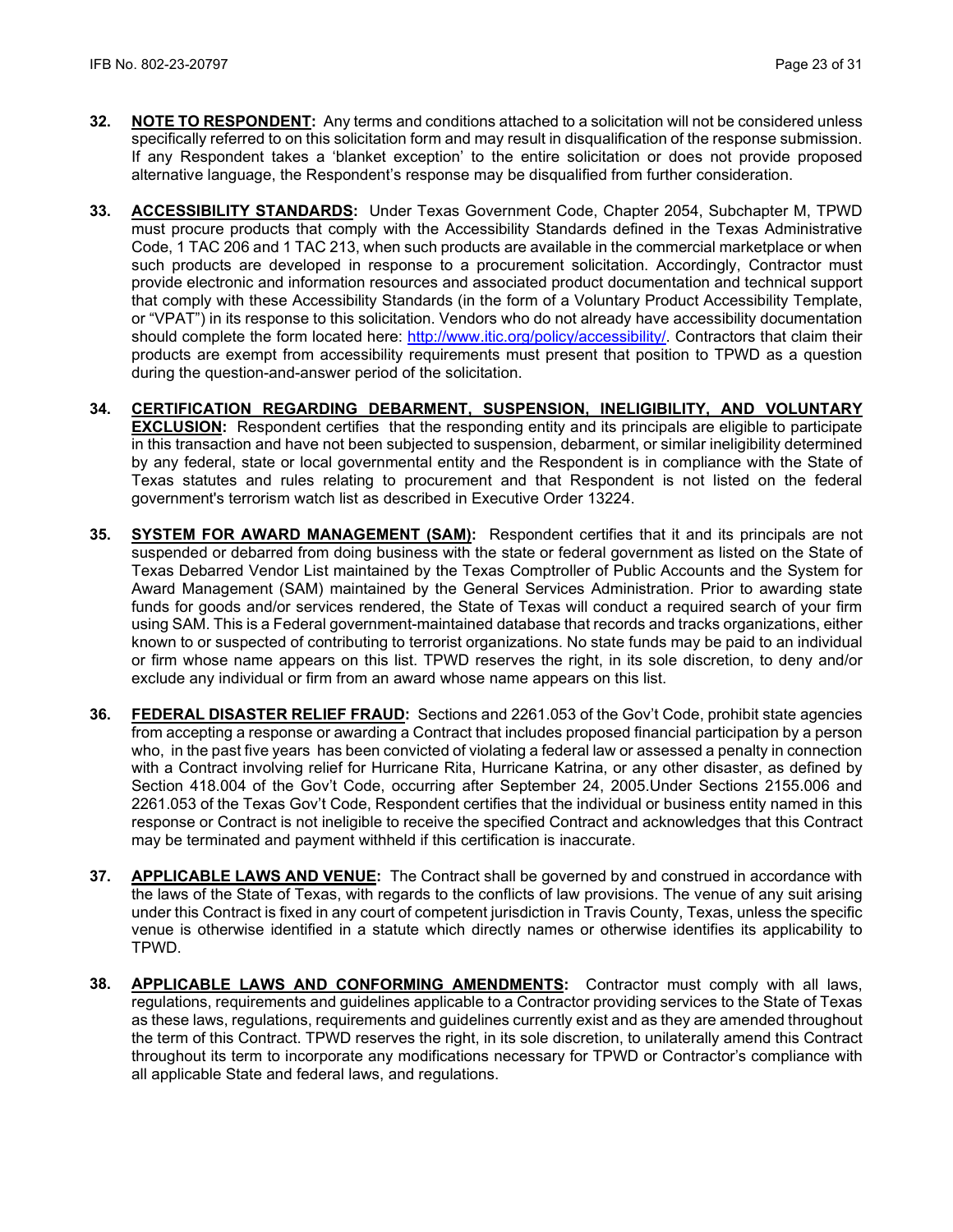## **39. COMPLIANCE WITH LAWS; DEALING WITH PUBLIC SERVANTS:**

- 39.1. The Respondent must comply with all applicable laws at all times, including, without limitation, the following: (i) Texas Penal Code §36.02, which prohibits bribery; (ii) Texas Penal Code §36.09, which prohibits the offering or conferring of benefits to public servants; (iii) Gov't Code §2155.003, which prohibits the chief clerk or any other employee of the TPWD from having an interest in, or in any manner be connected with, a Contract or bid for a purchase of goods or services by an agency of the state or accept from any person to whom a Contract has been awarded anything of value or a promise, obligation, or Contract for future reward or compensation.
- 39.2. The Respondent shall give all notices and comply with all laws and regulations applicable to furnishing and performance of the Contract. Except where otherwise expressly required by applicable laws and regulations, TPWD shall not be responsible for monitoring Respondent's compliance with any laws or regulations. If Respondent performs any work knowing or having reason to know that it is contrary to laws or regulations, Respondent shall bear all claims, costs, losses and damages caused by, arising out of or resulting therefrom.
- **40. NO WAIVER:** Nothing in this Contract shall be construed as a waiver of the state's or TPWD's sovereign immunity. This Contract shall not constitute or be construed as a waiver of any of the privileges, rights, defenses, remedies, or immunities available to the State of Texas. The failure to enforce, or any delay in the enforcement, of any privileges, rights, defenses, remedies, or immunities available to the State of Texas. The failure to enforce, or any delay in the enforcement, of any privileges, rights, defenses, remedies, or immunities available to the State of Texas under this Contract or under applicable law shall not constitute a waiver of such privileges, rights, defenses, remedies, or immunities or be considered as a basis for estoppel. TPWD does not waive any privileges, rights, defenses, or immunities available to TPWD by entering into this Contract or by the conduct of any representative of TPWD, prior to or subsequent to entering into this Contract.
- **41. NO LIABILITY UPON TERMINATION:** If this Contract is terminated for any reason, TPWD and the State of Texas shall not be liable to Contractor for any damages, claims, losses, or any other amounts arising from or related to any such termination. However, Contractor may be entitled to the remedies provided in Gov't Code, Chapter 2260.
- **42. DECEPTIVE TRADE PRACTICES; UNFAIR BUSINESS PRACTICES:** Respondent represents and warrants that it has not been the subject of allegations of Deceptive Trade Practices violations under Tex. Bus. & Com. Code, Chapter 17, or allegations of any unfair business practice in any administrative hearing or court suit and that Respondent has not been found to be liable for such practices in such proceedings. Contractor certifies that it has no officers who have served as officers of other entities who have been the subject of Deceptive Trade Practice violations or allegations of any unfair business practices in an administrative hearing or court suit, and that such officers have not been found to be liable for such practices in such proceedings.
- **43. FALSE STATEMENTS; BREACH OF REPRESENTATIONS:** If Respondent signed its Bid/Proposal with a false statement or signs the Contract with a false statement or it is subsequently determined that Contractor has violated any of the representations, warranties, guarantees, certifications or affirmations included in the Contract, Contractor shall be in default under this Contract and TPWD may terminate or void the Contract for cause and pursue other remedies available to TPWD under this Contract and applicable law.
- **44. ACTUAL AND PERCEIVED CONFLICTS:** By submitting a Bid/Proposal, the Respondent represents and warrants that the provision of goods and services or other performance under the Contract will not constitute an actual or potential conflict of interest or reasonably create an appearance of impropriety. In its Bid/Proposal, the Respondent shall disclose any existing or potential conflict of interest that it might have in contracting with TPWD. The TPWD will decide, in its sole discretion, whether an actual or perceived conflict should result in Bid/Proposal disqualification or Contract termination.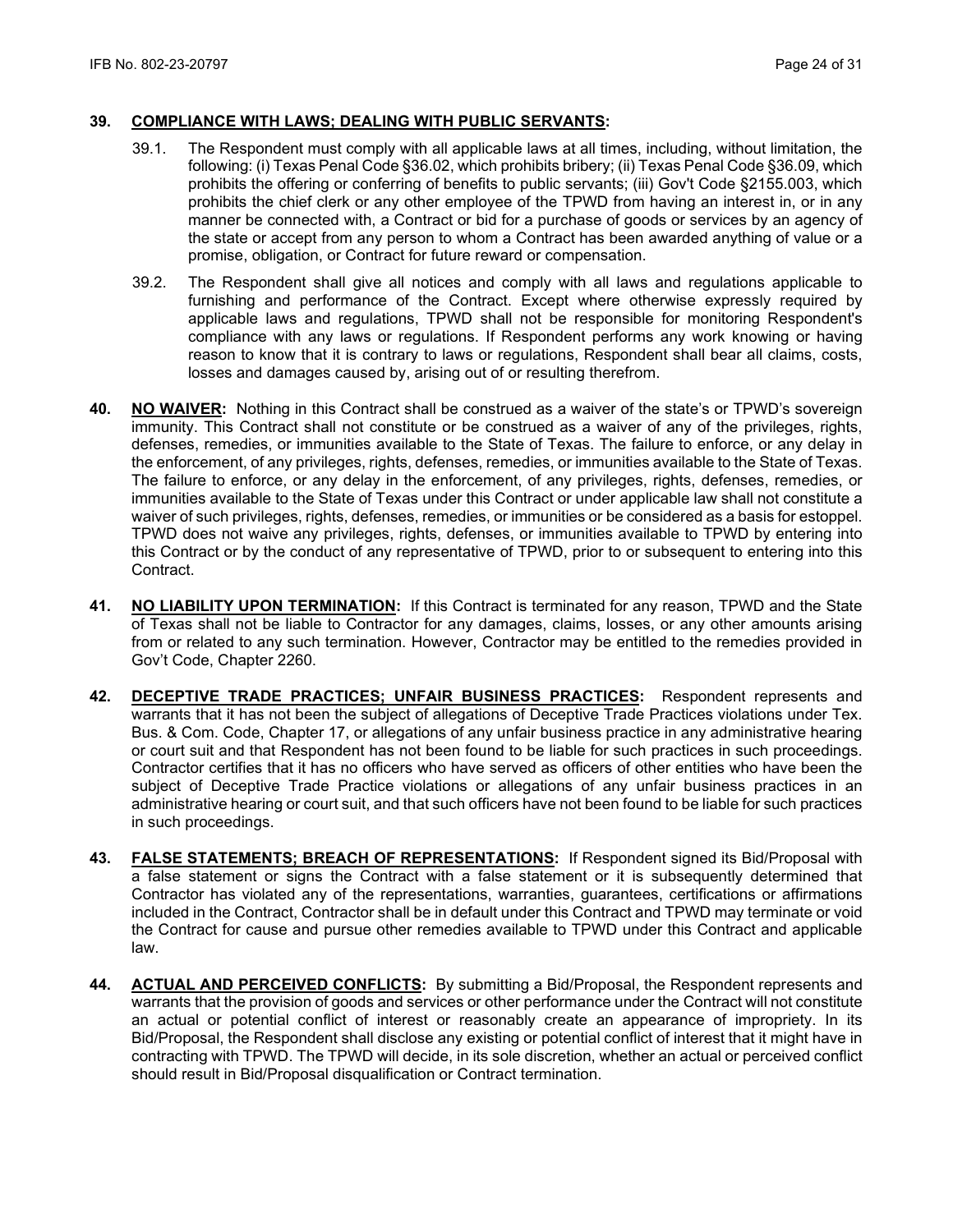## **45. CURRENT AND FORMER TPWD EMPLOYEES:**

- 45.1. In addition to the disclosures required above, the Respondent shall also disclose any of its personnel who are current or former officers or employees of the TPWD or who are related, within the third degree by consanguinity (as defined by Gov't Code §573.023) or within the second degree by affinity (as defined by Gov't Code §573.025), to any current or former officers or employees of the TPWD.
- 45.2. Respondents must comply with all applicable Texas and federal laws and regulations relating to the hiring of former state employees (see e.g., Gov't Code Chapters 572 and 573). Such "revolving door" provisions generally restrict former agency heads from communicating with or appearing before the agency on certain matters for two years after leaving the agency. The revolving door provisions also restrict some former employees from representing clients on matters that the employee participated in during state service or matters that were in the employees' official responsibility or from working for certain entities after their state employment. Respondent, by signing this solicitation, certifies that it has complied with all applicable laws and regulations regarding former state employees.

### **46. INSURANCE AND OTHER SECURITY:**

- 46.1. Respondent represents and warrants that it will, within ten (10) business days of executing this agreement, provide TPWD with current certificates of insurance or other proof acceptable to TPWD of the required insurance coverage.
- 46.2. The Respondent represents and warrants that it will obtain and maintain for the term of the Contract all insurance coverage required under this solicitation. Contractor's failure to obtain or maintain the specified coverage during the term of the agreement will be considered a breach of the Contract.
- 46.3. The Respondent represents and warrants that all of the above coverage will be obtained from companies that are licensed in the state of Texas, have an "A" rating from Best, and are authorized to provide the coverage. The Respondent shall furnish proof of insurance upon request of TPWD.
- **47. SEVERABILITY:** If any provision of the Contract is construed to be illegal or invalid, such construction will not affect the legality or validity of any of its other provisions. The illegal or invalid provision will be deemed severable and stricken from the Contract as if it had never been incorporated herein, but all other provisions will continue in full force and effect.
- **48. HISTORICALLY UNDERUTILIZED BUSINESSES (HUB):** Respondent represents and warrants that it shall comply with the Historically Underutilized Business requirements pursuant to Gov't Code, Chapter 2161.
- **49. AMENDMENTS:** Except as provided in *Section III, Paragraph 8* of this Contract, this Contract may be amended only upon written agreement between TPWD and Contractor; however, any Amendment of this Contract that conflicts with the laws of the State of Texas shall be void. The Contractor shall not be entitled to payment for any additional services, work, or products that are not authorized by a properly executed Contract amendment.
- **50. CHANGE MANAGEMENT:** The Respondent agrees that the key personnel assigned to the Contract shall remain available for the entirety of the project throughout the term of the Contract as long as that individual is employed by the Respondent or unless TPWD agrees to a change in the key personnel.
- **51. FEDERAL, STATE AND LOCAL REQUIREMENTS:** Respondent shall demonstrate on-site compliance with the Federal Tax Reform Act of 1986, Section 1706, amending Section 530 of the Revenue Act of 1978, dealing with issuance of Form W-2's to common law employees. Respondent is responsible for both federal and State unemployment insurance coverage and standard Worker's Compensation insurance coverage. Respondent shall comply with all federal and State tax laws and withholding requirements. The State of Texas shall not be liable to Respondent or its employees for any Unemployment or Workers' Compensation coverage, or federal or State withholding requirements. **Contractor shall indemnify the State of Texas and shall pay all costs, penalties, or losses resulting from its omission or breach of this Section.**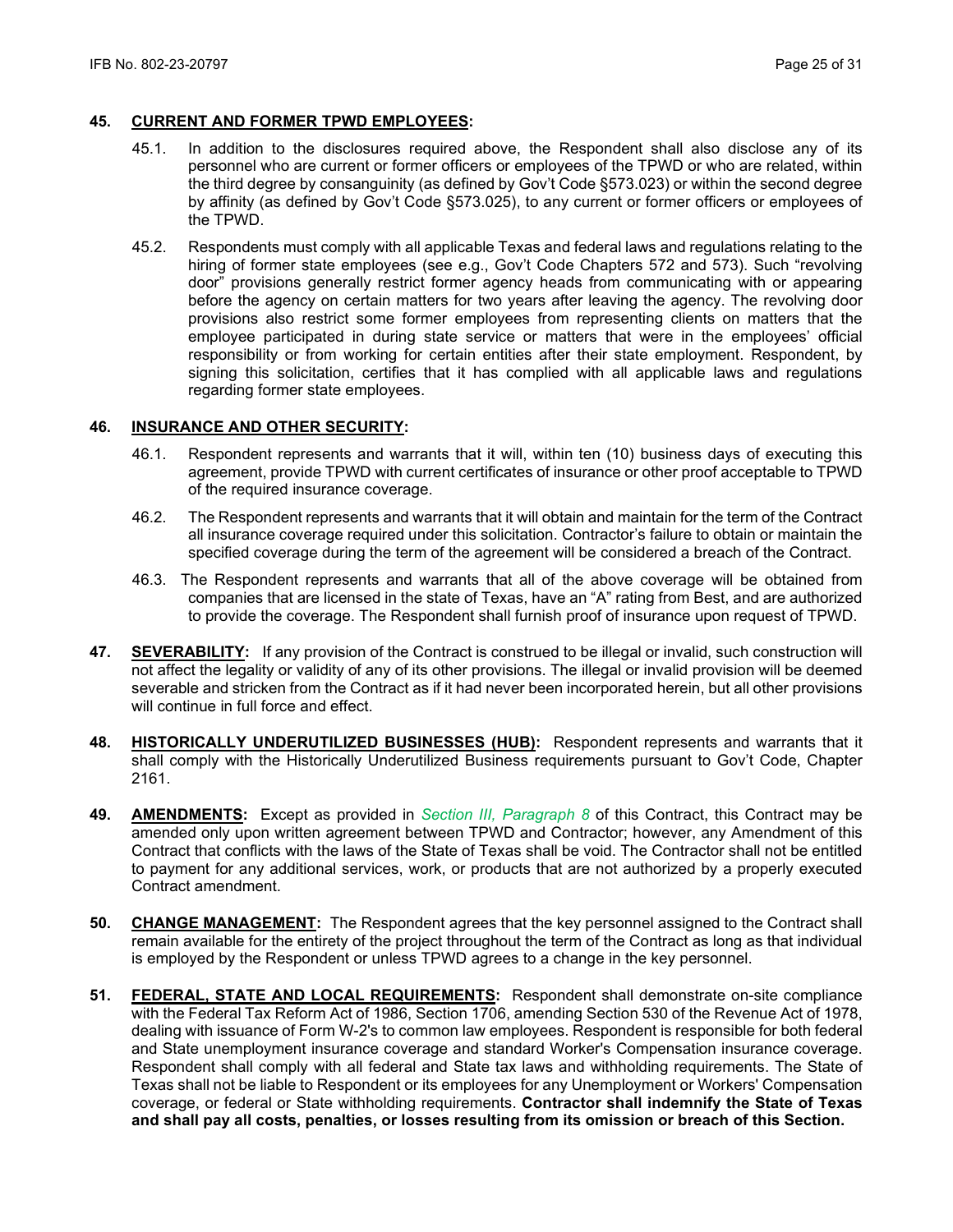#### **52. INDEMNIFICATION AND LIABILITY:**

52.1 **Acts or Omissions: CONTRACTOR SHALL INDEMNIFY AND HOLD HARMLESS THE STATE OF TEXAS, TPWD, AND/OR THEIR OFFICERS, AGENTS, EMPLOYEES, REPRESENTATIVES, CONTRACTORS, ASSIGNEES, AND/OR DESIGNEES FROM ANY AND ALL LIABILITY, ACTIONS, CLAIMS, DEMANDS, OR SUITS, AND ALL RELATED COSTS, ATTORNEY FEES, AND EXPENSES ARISING OUT OF, OR RESULTING FROM ANY ACTS OR OMISSIONS OF THE CONTRACTOR OR ITS AGENTS, EMPLOYEES, SUBCONTRACTORS, ORDER FULFILLERS, OR SUPPLIERS OF SUBCONTRACTORS IN THE EXECUTION OR PERFORMANCE OF THE CONTRACT AND ANY PURCHASE ORDERS ISSUED UNDER THE CONTRACT. THE DEFENSE SHALL BE COORDINATED BY CONTRACTOR WITH THE OFFICE OF THE ATTORNEY GENERAL WHEN TEXAS STATE AGENCIES ARE NAMED DEFENDANTS IN ANY LAWSUIT AND CONTRACTOR MAY NOT AGREE TO ANY SETTLEMENT WITHOUT FIRST OBTAINING THE CONCURRENCE FROM THE OFFICE OF THE ATTORNEY GENERAL. CONTRACTOR AND TPWD AGREE TO FURNISH TIMELY WRITTEN NOTICE TO EACH OTHER OF ANY SUCH CLAIM.**

#### 52.2 **Infringements:**

- 52.2.1 **CONTRACTOR SHALL INDEMNIFY AND HOLD HARMLESS THE STATE OF TEXAS, REPRESENTATIVES, CONTRACTORS, ASSIGNEES, AND/OR DESIGNEES FROM ANY AND ALL THIRD-PARTY CLAIMS INVOLVING INFRINGEMENT OF UNITED STATES PATENTS, COPYRIGHTS, TRADE AND SERVICE MARKS, AND ANY OTHER INTELLECTUAL OR INTANGIBLE PROPERTY RIGHTS IN CONNECTION WITH THE PERFORMANCES OR ACTIONS OF CONTRACTOR PURSUANT TO THIS CONTRACT. CONTRACTOR AND TPWD AGREE TO FURNISH TIMELY WRITTEN NOTICE TO EACH OTHER OF ANY SUCH CLAIM. CONTRACTOR SHALL BE LIABLE TO PAY ALL COSTS OF DEFENSE INCLUDING ATTORNEYS' FEES. THE DEFENSE SHALL BE COORDINATED BY CONTRACTOR WITH THE OFFICE OF THE ATTORNEY GENERAL WHEN TEXAS STATE AGENCIES ARE NAMED DEFENDANTS IN ANY LAWSUIT AND CONTRACTOR MAY NOT AGREE TO ANY SETTLEMENT WITHOUT FIRST OBTAINING THE CONCURRENCE FROM THE OFFICE OF THE ATTORNEY GENERAL.**
- 52.2.2 Contractor shall have no liability under this Section if the alleged infringement is caused in whole or in part by: (i) use of the product or service for a purpose or in a manner for which the product or service was not designed, (ii) any modification made to the product without Contractor's written approval, (iii) any modifications made to the product by the Contractor pursuant to Customer's specific instructions, (iv) any intellectual property right owned by or licensed to Customer, or (v) any use of the product or service by Customer that is not in conformity with the terms of any applicable license agreement.
- 52.2.3 If Contractor becomes aware of an actual or potential claim, or Customer provides Contractor with notice of an actual or potential claim, Contractor may (or in the case of an injunction against Customer, shall), at Contractor's sole option and expense; (i) procure for the Customer the right to continue to use the affected portion of the product or service, or (ii) modify or replace the affected portion of the product or service with functionally equivalent or superior product or service so that Customer's use is non-infringing.

#### 52.3 **Compensation/Unemployment Insurance – Including Indemnity:**

52.3.1 **CONTRACTOR AGREES AND ACKNOWLEDGES THAT DURING THE EXISTENCE OF THIS CONTRACT, CONTRACTOR SHALL BE ENTIRELY RESPONSIBLE FOR THE LIABILITY AND PAYMENT OF CONTRACTOR'S AND CONTRACTOR'S EMPLOYEES' TAXES OF WHATEVER KIND, ARISING OUT OF THE PERFORMANCES IN THIS CONTRACT. CONTRACTOR AGREES TO COMPLY WITH ALL STATE AND FEDERAL LAWS APPLICABLE TO ANY SUCH PERSONS, INCLUDING LAWS REGARDING WAGES, TAXES, INSURANCE, AND WORKERS' COMPENSATION. TPWD AND/OR THE STATE SHALL NOT BE LIABLE TO THE CONTRACTOR, ITS EMPLOYEES, AGENTS, OR OTHERS FOR THE PAYMENT OF TAXES OR THE PROVISION OF**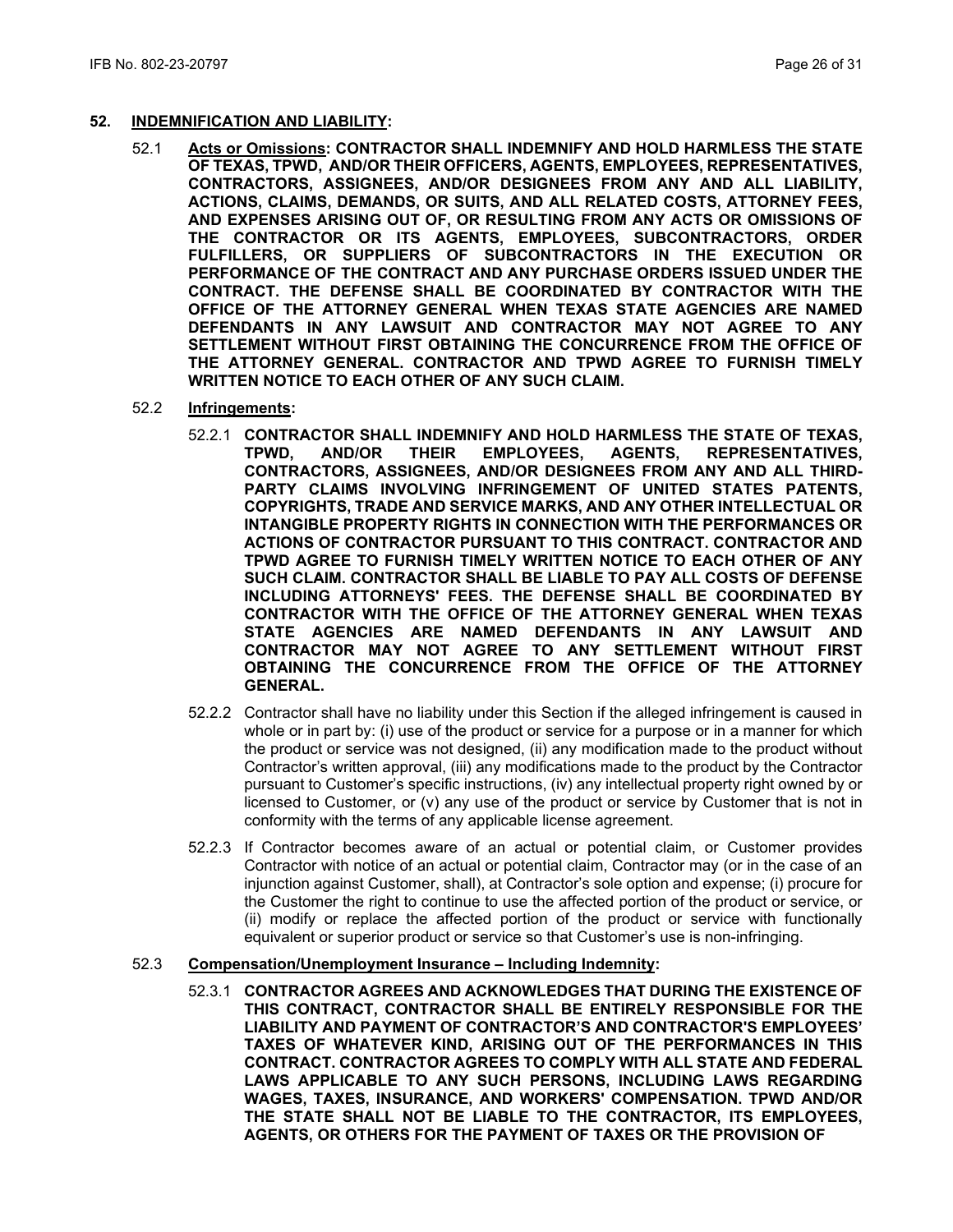**UNEMPLOYMENT INSURANCE AND/ OR WORKERS' COMPENSATION OR ANY BENEFIT AVAILABLE TO A STATE EMPLOYEE OR EMPLOYEE OF ANOTHER GOVERNMENTAL ENTITY CUSTOMER.**

- 52.3.2 **CONTRACTOR AGREES TO INDEMNIFY AND HOLD HARMLESS TPWD, THE STATE OF TEXAS AND/OR THEIR EMPLOYEES, AGENTS, REPRESENTATIVES, CONTRACTORS, AND/OR ASSIGNEES FROM ANY AND ALL LIABILITY, ACTIONS, CLAIMS, DEMANDS, OR SUITS, AND ALL RELATED COSTS, ATTORNEYS' FEES, AND EXPENSES, RELATING TO TAX LIABILITY, UNEMPLOYMENT INSURANCE AND/OR WORKERS' COMPENSATION IN ITS PERFORMANCE UNDER THIS CONTRACT. CONTRACTORSHALL BE LIABLE TO PAY ALL COSTS OF DEFENSE INCLUDING ATTORNEYS' FEES. THE DEFENSE SHALL BE COORDINATED BY VENDOR WITH THE OFFICE OF THE ATTORNEY GENERAL WHEN TEXAS STATE AGENCIES ARE NAMED DEFENDANTS IN ANY LAWSUIT AND CONTRACTOR MAY NOT AGREE TO ANY SETTLEMENT WITHOUT FIRST OBTAINING THE CONCURRENCE FROM THE OFFICE OF THE ATTORNEY GENERAL. CONTRACTOR AND TPWD AGREE TO FURNISH TIMELY WRITTEN NOTICE TO EACH OTHER OF ANY SUCH CLAIM.**
- **53. CONTRACTOR LIABILITY FOR DAMAGE TO GOVERNMENT PROPERTY:** The Contractor shall be liable for all damages to government-owned, leased, or occupied property and equipment caused by the Contractor and its employees, agents, subcontractors, and suppliers, including any delivery or cartage company, in connection with any performance pursuant to the Contract. The Contractor shall notify the TPWD Contract Manager in writing of any such damage within one (1) calendar day.
- **54. FELONY CRIMINAL CONVICTIONS:** Respondent represents and warrants that Contractor has not and Respondent's employees have not been convicted of a felony criminal offense, or that, if such a conviction has occurred, Respondent has fully advised TPWD as to the facts and circumstances surrounding the conviction.
- **55. IMMIGRATION:** The Respondent represents and warrants that it shall comply with the requirements of the Immigration Reform and Control Act of 1986 and 1990 regarding employment verification and retention of verification forms for any individuals hired on or after November 6, 1986, who will perform any labor or services under the Contract. The Respondent also represents and warrants that it shall comply with the requirements of the Illegal Immigration Reform and Immigrant Responsibility Act of 1996 ("IIRIRA).
- **56. SUBCONTRACTORS:** Subcontractors providing service under the Contract shall meet the same requirements and level of experience as required of the Contractor. No subcontract under the Purchase Order shall relieve the primary Contractor of responsibility for the service. If the Contractor uses a subcontractor for any or all of the work required, the following conditions shall apply under the listed circumstances:
	- 56.1. Respondents planning to subcontract all, or a portion of the work shall identify the proposed subcontractors.
	- 56.2. Subcontracting shall be at the Contractor's expense.
	- 56.3. TPWD retains the right to check subcontractor's background and make determination to approve or reject the use of submitted subcontractors.
	- 56.4. The Contractor shall be the only Contact for TPWD and subcontractors. Respondent shall list a designated point of contact for all TPWD and subcontractor inquiries.
	- 56.5. The Contractor, in subcontracting for any performances specified herein, expressly understands and acknowledges that in entering into such subcontract(s), TPWD is in no manner liable to any subcontractor(s) of the Contractor. In no event shall this provision relieve the Contractor of the responsibility for ensuring that the performances rendered under all subcontracts are rendered so as to comply with all terms of this solicitation and Contract. The Contractor shall manage all quality and performance, project management, and schedules for subcontractors. The Contractor shall be held solely responsible and accountable for the completion of all work for which the Contractor has subcontracted.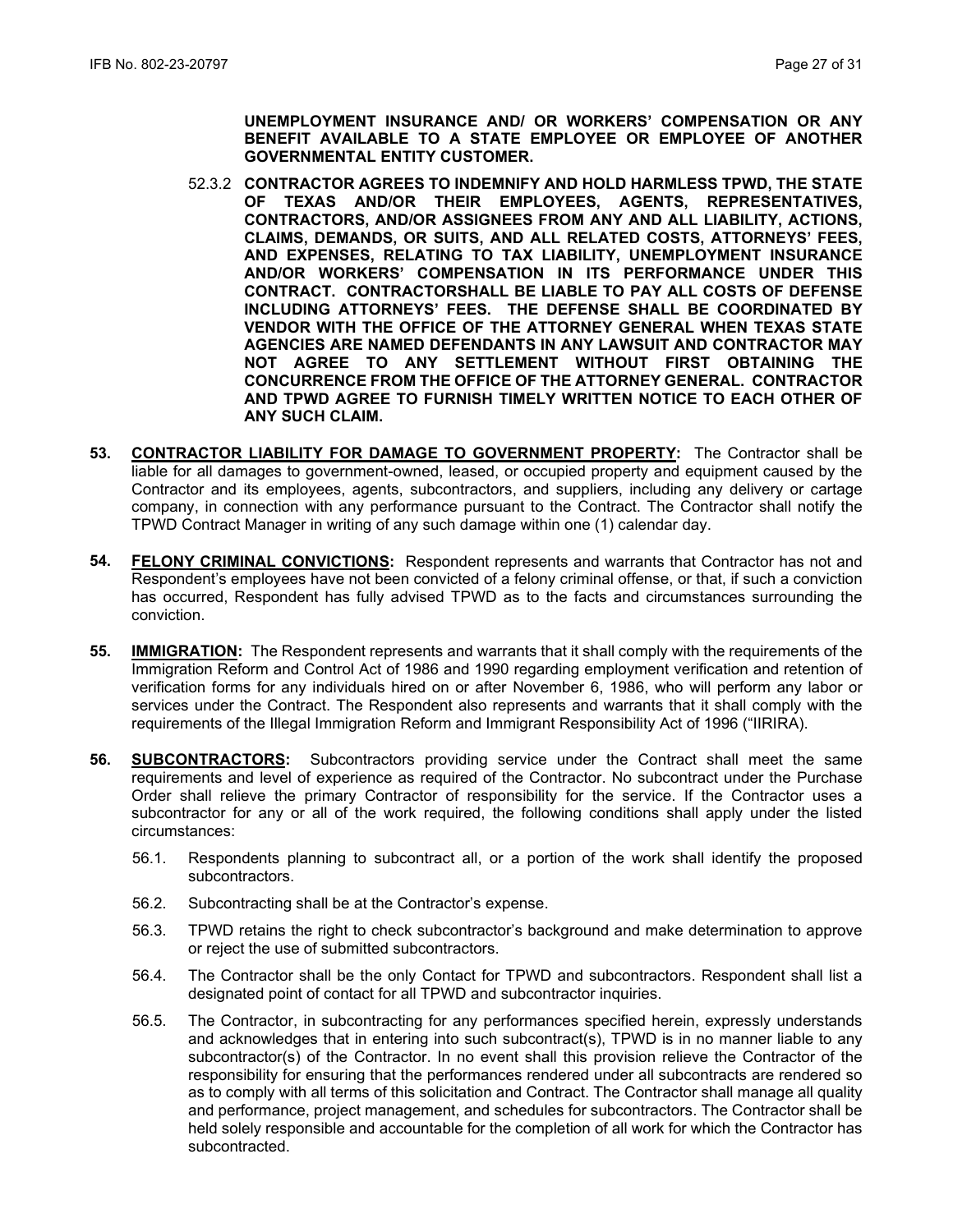- **57. PROTEST PROCEDURES:** Any actual or prospective Respondent who is aggrieved in connection with this solicitation, evaluation, or award of any Contract resulting from this solicitation may formally protest as provided in TPWD's rules at [TAC, Title 31, Part 2, Chapter 51, Subchapter L, Rule 51.350.](http://texreg.sos.state.tx.us/public/readtac$ext.TacPage?sl=R&app=9&p_dir=&p_rloc=&p_tloc=&p_ploc=&pg=1&p_tac=&ti=31&pt=2&ch=51&rl=350)
- **58. NON-APPROPRIATION OF FUNDS:** Any Contract resulting from this solicitation is subject to termination or cancellation, without penalty to TPWD, either in whole or in part, subject to the availability of state funds. TPWD is a state agency whose authority and appropriations are subject to actions of the Texas Legislature. If TPWD becomes subject to a legislative change, revocation of statutory authority, or lack of appropriated funds which would render TPWD's or Contractor's delivery or performance under the Contract impossible or unnecessary, the Contract will be terminated or cancelled and be deemed null and void. In the event of a termination or cancellation under this Section, TPWD will not be liable to Contractor for any damages, which are caused or associated with such termination, or cancellation and TPWD will not be required to give prior notice.
- **59. NON-DISCRIMINATION/CIVIL RIGHTS:** The Respondent agrees that no person shall, on the ground of race, color, religion, sex, national origin, age, disability, political affiliation, or religious belief, be excluded from the participation in, be denied the benefits of, be subjected to discrimination under, or be denied employment in the administration of, or in connection with, any program or activity funded in whole or in part with funds available under this Contract. The Respondent shall comply with Executive Order 11246, "Equal Employment Opportunity," as amended by Executive Order 11375, "Amending Executive Order 11246 relating to Equal Employment Opportunity," and as supplemented by regulations at 41 C.F.R. Part 60. The prime Contractor shall ensure that this clause is included in all subcontracts.
- **60. CONFLICT OF INTEREST:** Under Gov't Code §2155.003, Respondent represents and warrants that it has not given, offered to give, nor intends to give at any time hereafter any economic opportunity, future employment, gift, loan, gratuity, special discount, trip, favor, or service to a public servant in connection with the Contract. A TPWD employee may not have an interest in, or in any manner be connected with a Contract or response for a purchase of goods or services by an agency of the state. Any individual who interacts with public purchasers in any capacity is required to adhere to the guidelines established in Section 1.2 of the State of Texas Procurement Manual, which outlines the ethical standards required of public purchasers, employees, and Respondents who interact with public purchasers in the conduct of state business, and with any opinions of or rules adopted by the Texas Ethics Commission. Entities who are interested in seeking business opportunities with the State must be mindful of these restrictions when interacting with public purchasers of TPWD or purchasers of other state agencies.
- **61. HB1295 CERTIFICATE OF INTERESTED PARTIES**: If value of Contract will exceed one million dollars, in accordance with 2252.908 of the Government Code, A business entity must use the [Form 1295 filing](https://www.ethics.state.tx.us/whatsnew/elf_info_form1295.htm)  [application](https://www.ethics.state.tx.us/whatsnew/elf_info_form1295.htm) to enter the required information on Form 1295 and print a copy of the completed form. Once entered into the filing application, the completed form will include a unique certification number, called a "certification of filing." An authorized agent of the business entity must sign the printed copy of the form affirming under the penalty of perjury that the completed form is true and correct. The completed, printed, and signed Form 1295 bearing the unique certification of filing number must be filed with TPWD at the time of execution. Additional information can be found at:<https://www.ethics.state.tx.us/filinginfo/1295/> .
- **62. LIMITATION ON AUTHORITY; NO OTHER OBLIGATIONS:** Contractor shall have no authority to act for or on behalf of TPWD or the State of Texas except as expressly provided for in this Contract; no other authority, power or use is granted or implied. Contractor may not incur any debts, obligations, expenses, or liabilities of any kind on behalf of the State of Texas or TPWD.
- **63. DRUG-FREE WORKPLACE:** The Contractor shall comply with the applicable provisions of the Drug-Free Workplace Act of 1988.
- **64. NOTICES:** Any written notices required under this Contract will be by either hand delivery to Contractor's office address specified in the *Execution of Proposal, Exhibit A* of this Contract or by U.S. Mail, certified, return receipt requested, to TPWD, Attn: Purchasing, 4200 Smith School Road, Austin, TX 78744*.* Notice will be effective on receipt by the affected party. Either party may change the designated notice address in this Section by written notification to the other party.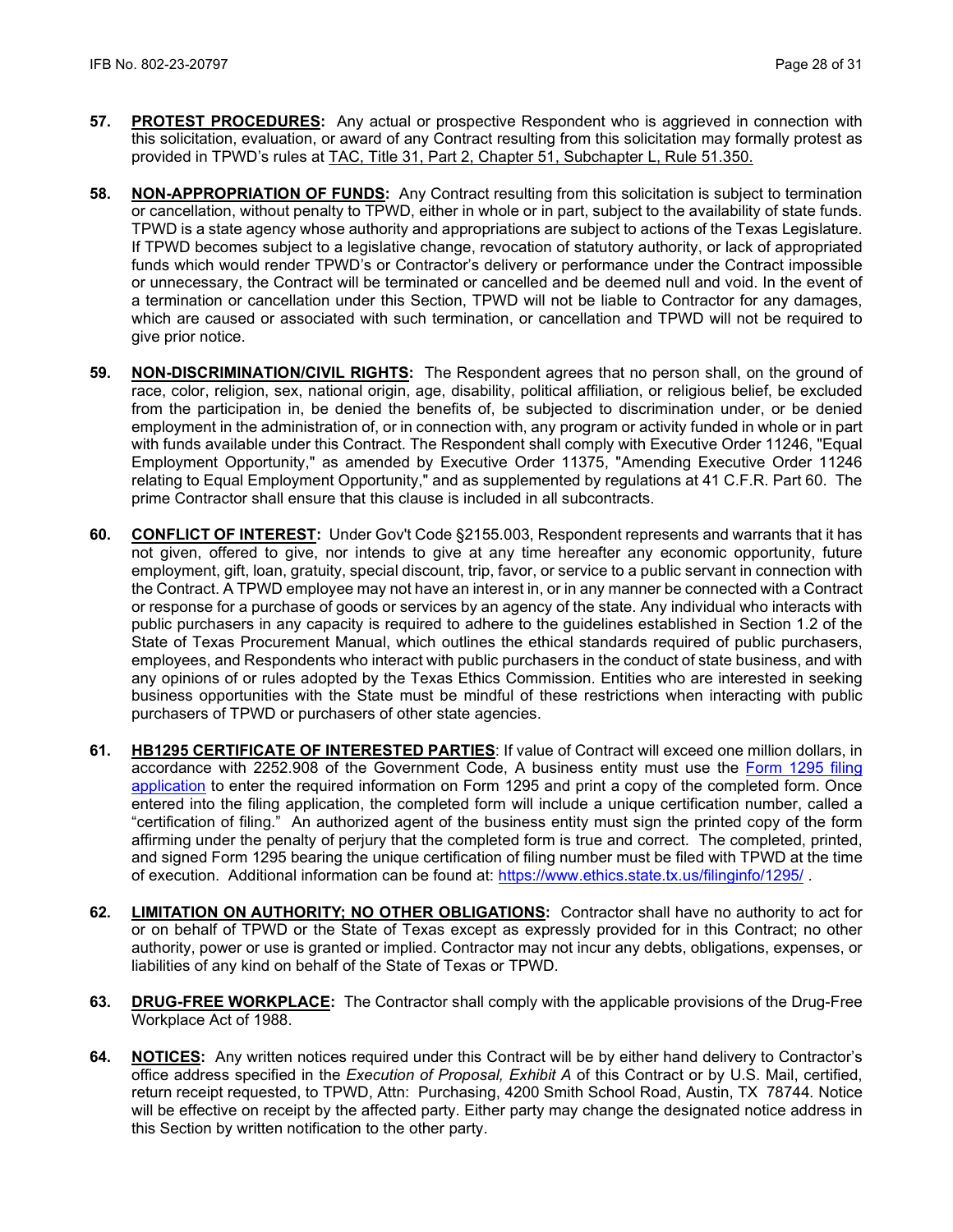- **65. ORDER OF PRECEDENCE:** In the case of conflicts between the Contract documents, the following shall control in this order of priority:
	- 65.1. Signed Contract/Purchase Order (or Notice of Award)
	- 65.2. Attachments to the Contract/Purchase Order (or Notice of Award)
	- 65.3. The Solicitation (e.g., RFP, IFB)
	- 65.4. Contractor's Response to the Solicitation and Contractor's Best and Final Offer, if applicable
- **66. CHILD SUPPORT OBLIGATION AFFIRMATION:** Under Section 231.006 of the Family Code, the vendor or applicant certifies that the individual or business entity named in this contract, bid or application is not ineligible to receive the specified grant, loan, or payment and acknowledges that this contract may be terminated and payment may be withheld if this certification is inaccurate.
- **67. NO ASSIGNMENT BY CONTRACTOR:** The awarded Contractor shall not assign its rights under the Contract or delegate the performance of its duties under the Contract without prior written approval from the TPWD. Any attempted assignment in violation of this provision is void and without effect.
- **68. COMPLIANCE WITH OTHER LAW:** In the execution of this Contract, Contractor shall comply with all applicable federal, state, and local laws, including laws governing labor, equal opportunity, safety, and environmental protection. Contractor shall make itself familiar with and at all times shall observe and comply with all federal, state, and local laws, ordinances, and regulations which in any manner affect performance under this Contract.
- **69. ENVIRONMENTAL PROTECTION:** The Respondent shall be in compliance with all applicable standards, orders, or regulations issued pursuant to the mandates of the Clean Air Act (42 U.S.C. §7401 et seq.) and the Federal Water Pollution Control Act, as amended, (33 U.S.C. §1251 et seq.).

## **70. U.S. DEPARTMENT OF HOMELAND SECURITY'S E-VERIFY SYSTEM:**

- 70.1. By entering into this Contract, the Contractor certifies and ensures that it utilizes and will continue to utilize, for the term of this Contract, the U.S. Department of Homeland Security's E-Verify system to determine the eligibility of:
	- 70.1.1. All persons employed to perform duties within Texas, during the term of the Contract; and
	- 70.1.2. All persons (including subcontractors) assigned by the Respondent to perform work pursuant to the Contract, within the United States of America
- 70.2. The Contractor shall provide, upon request of TPWD, an electronic or hardcopy screenshot of the confirmation or tentative non-confirmation screen containing the E-Verify case verification number for attachment to the Form I-9 for the three most recent hires that match the criteria above, by the Contractor, and Contractor's subcontractors, as proof that this provision is being followed.
- 70.3. If this certification is falsely made, the Contract may be immediately terminated, at the discretion of the state and at no fault to the state, with no prior notification. The Contractor shall also be responsible for the costs of any re-solicitation that the state must undertake to replace the terminated Contract.
- **71.** Pursuant to Texas Government Code, Title 10, Subchapter F, §§ 2270.001-2270.002, TPWD may not enter into a Contract that has a value of \$100,000 or more with a company and that employs 10 or more full-time employees (as defined by Texas Government Code, Title 8, Subchapter A, § 808.001, (except that the term does not include a sole proprietorship) that boycotts Israel. By signing this bid, Bidder verifies that in accordance with Texas Government Code, Title 10, Subchapter F, §§ 2270.001-2270.002, Bidder:
	- 71.1. Does not boycott Israel; and
	- 71.2. Will not boycott Israel during the term of the Contract.
- **72.** Pursuant to *Texas Government Code*, Title 10, Subchapter F, §§ 2252.151-2252.154, TPWD may not enter into a Contract with a company (as defined by *Texas Government Code*, Title 8, Subchapter A, § 806.051)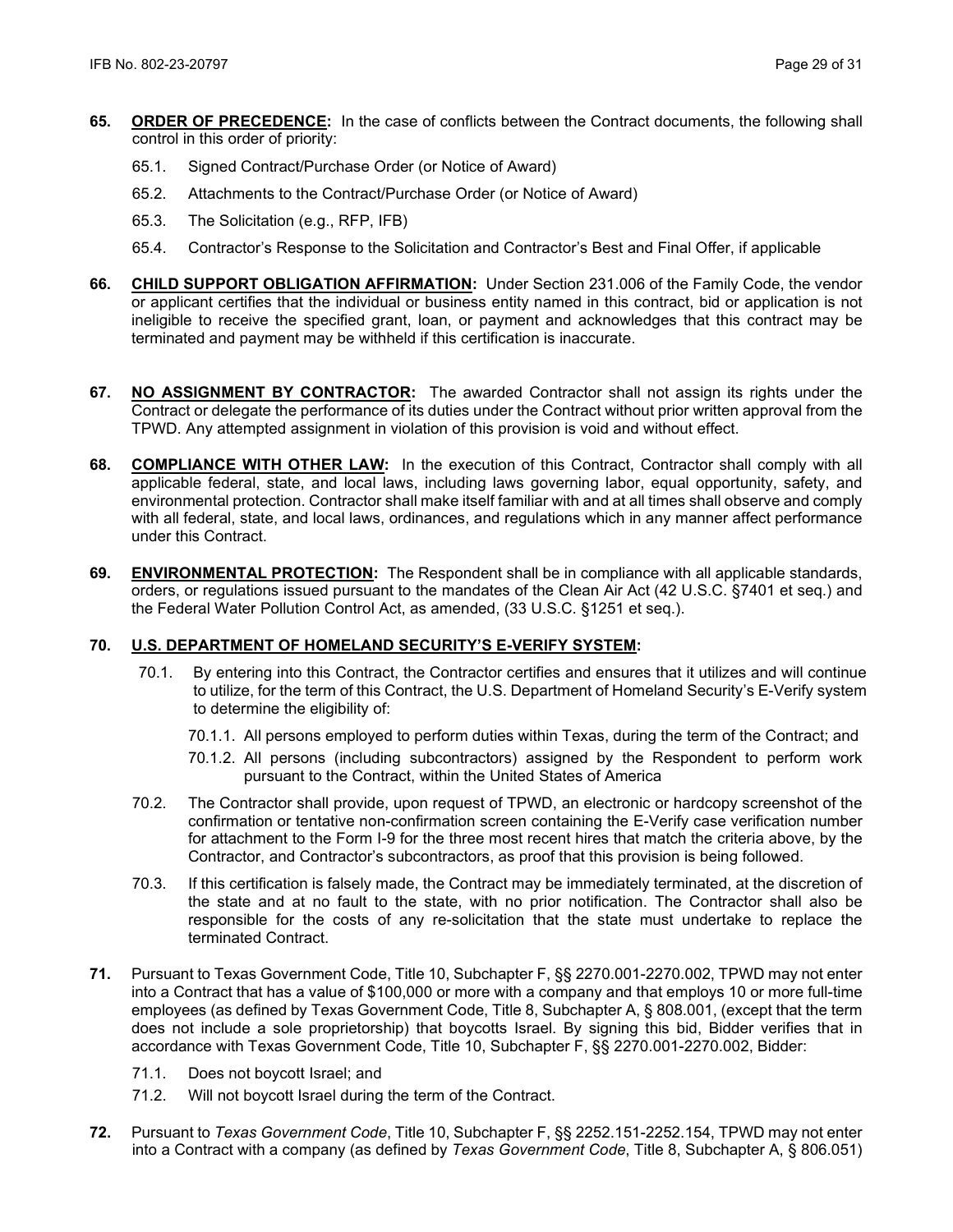that is identified on a list prepared and maintained by the Texas Comptroller of Public Accounts under *Texas Government Code*, §§ 806.001, 807.051 or 2252.153. By signing this bid, Bidder certifies that it is not a company identified on a list as prepared and maintained by the Texas Comptroller of Public Accounts pursuant to *Texas Government Code*, §§ 806.001, 807.051 or 2252.153.

- **73.** By signature hereon, the bidder acknowledges that *Texas Government Code*, Title 10, Subchapter F, §§ 2252.201-2252.205 requires that all iron or steel products produced through a manufacturing process used in this project must be produced in the United States. By signing this bid, Bidder certifies that its bid price represents full compensation for compliance with the requirements of *Texas Government Code*, Title 10, Subchapter F, §§ 2252.201-2252.205.
- **74. TEXAS BIDDER AFFIRMATION:** Respondent certifies that if a Texas address is shown as the address of the Respondent on this response, Respondent qualifies as a Texas Bidder as defined in Section 2155.444(c) of the Texas Government Code.
- **75. CONTRACTING INFORMATION RESPONSIBILITIES:** In accordance with Section 552.372 of the Texas Government Code, Contractor agrees to (1) preserve all contracting information related to the Contract as provided by the records retention requirements applicable to TPWD for the duration of the Contract, (2) promptly provide TPWD any contracting information related to the Contract that is in the custody or possession of the Contractor on request of TPWD, and (3) on termination or expiration of the Contract, either provide at no cost to TPWD all contracting information related to the Contract that is in the custody or possession of the Contractor or preserve the contracting information related to the Contract as provided by the records retention requirements applicable to TPWD. Except as provided by Section 552.374(c) of the Texas Government Code, the requirements of Subchapter J, Chapter 552, Government Code may apply to the Contract and the Contractor agrees that the Contract can be terminated if the Contractor knowingly or intentionally fails to comply with a requirement of that subchapter.
- **76. CYBERSECURITY TRAINING:** If Respondent has access to any state computer system or database, Respondent shall complete cybersecurity training and verify completion of the training program to TPWD pursuant to and in accordance with Gov't Code § 2054.5192.
- **77. CLOUD COMPUTING STATE RISK AND AUTHORIZATION MANAGEMENT PROGRAM**: Pursuant to Section 2054.0593(d)-(f) of the Texas Government Code, relating to cloud computing state risk and authorization management program, Respondent represents and warrants that it complies with the requirements of the state risk and authorization management program and Respondent agrees that throughout the term of the contract it shall maintain its certifications and comply with the program requirements in the performance of the contract.
- **78. FINANCIAL PARTICIPATION PROHIBITED AFFIRMATION:** Pursuant to Section 2155.004(a) of the Texas Government Code, Respondent certifies that neither Respondent nor any person or entity represented by Respondent has received compensation from TPWD to participate in the preparation of the specifications or solicitation on which this Response or Contract is based. Under Section 2155.004(b) of the Texas Government Code, Respondent certifies that the individual or business entity named in this Response or Contract is not ineligible to receive the specified Contract and acknowledges that the Contract may be terminated, and payment withheld if this certification is inaccurate.
- **79. ABORTION PROVIDER AND AFFILIATE TRANSACTIONS PROHIBITED:** Respondent represents and warrants that the Contract is not a taxpayer resource transaction prohibited by Section 2272.003 of the Texas Government Code and that payments made by TPWD to Contractor and Contractor's receipt of appropriated funds under the Contract are not prohibited by Article IX, Section 6.25 of the General Appropriations Act.
- **80. FOREIGN TERRORIST ORGANIZATIONS:** Section 2252.152 of the Texas Government Code prohibits TPWD from awarding a Contract to any person who does business with Iran, Sudan, or a foreign terrorist organization as defined in Section 2252.151 of the Texas Government Code. Respondent certifies that it is not ineligible to receive the Contract.
- **81. HUMAN TRAFFICKING PROHIBITION:** Under Section 2155.0061 of the Texas Government Code, the Respondent certifies that the individual or business entity named in this Response or Contract is not ineligible